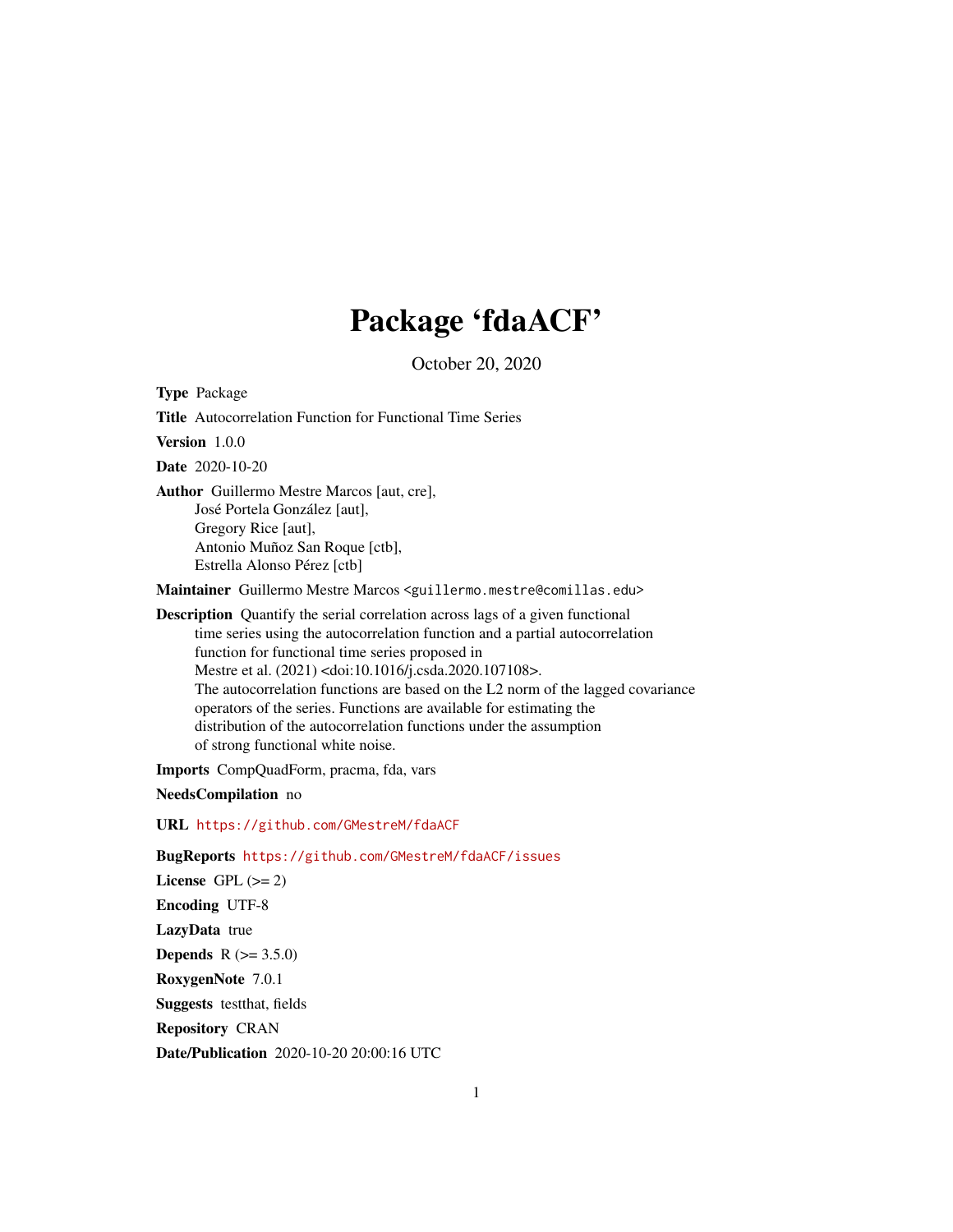### <span id="page-1-0"></span>R topics documented:

| Index | 26 |
|-------|----|

elec\_prices *Daily electricity price profiles from the Day-Ahead Spanish Electricity Market*

#### Description

A dataset containing the hourly electricity prices for Spain in the Day-Ahead Market (MIBEL)

#### Usage

elec\_prices

#### Format

A data frame with 365 rows and 24 variables:

- H1 Electricity price for hour 1
- H2 Electricity price for hour 2
- H3 Electricity price for hour 3
- H4 Electricity price for hour 4
- H5 Electricity price for hour 5
- H6 Electricity price for hour 6
- H7 Electricity price for hour 7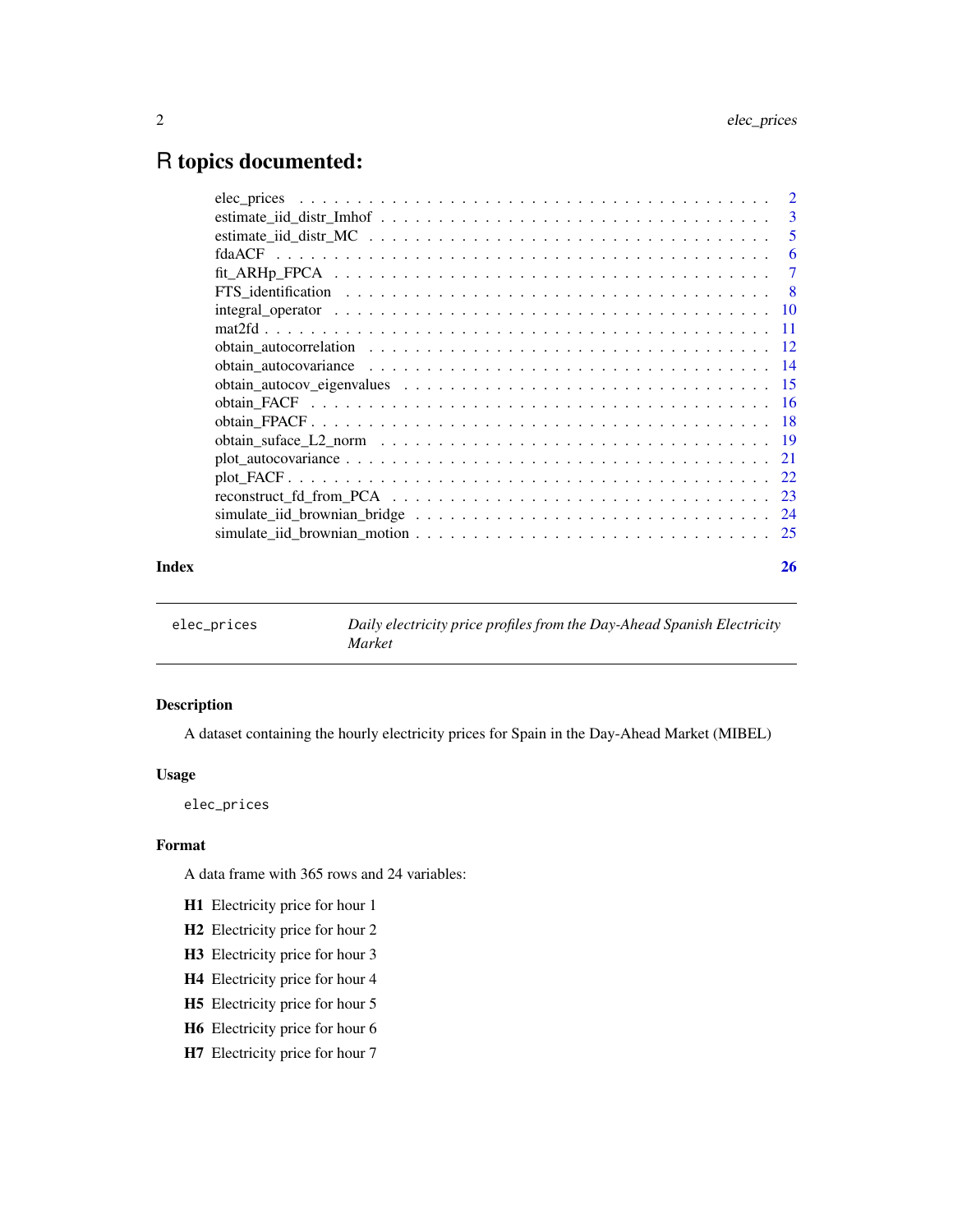- <span id="page-2-0"></span>H8 Electricity price for hour 8
- H9 Electricity price for hour 9
- H10 Electricity price for hour 10
- H11 Electricity price for hour 11
- H12 Electricity price for hour 12
- H13 Electricity price for hour 13
- H14 Electricity price for hour 14
- H15 Electricity price for hour 15
- H16 Electricity price for hour 16
- H17 Electricity price for hour 17
- H18 Electricity price for hour 18
- H19 Electricity price for hour 19
- H20 Electricity price for hour 20
- H21 Electricity price for hour 21
- H22 Electricity price for hour 22
- H23 Electricity price for hour 23
- H24 Electricity price for hour 24

#### Source

<https://www.esios.ree.es/es/analisis/600>

estimate\_iid\_distr\_Imhof

*Estimate distribution of the fACF under the iid. hypothesis using Imhof 's method*

#### Description

Estimate the distribution of the autocorrelation function under the hypothesis of strong functional white noise. This function uses Imhof's method to estimate the distribution.

#### Usage

```
estimate_iid_distr_Imhof(Y, v, autocovSurface, matindex, figure = FALSE,
  ...)
```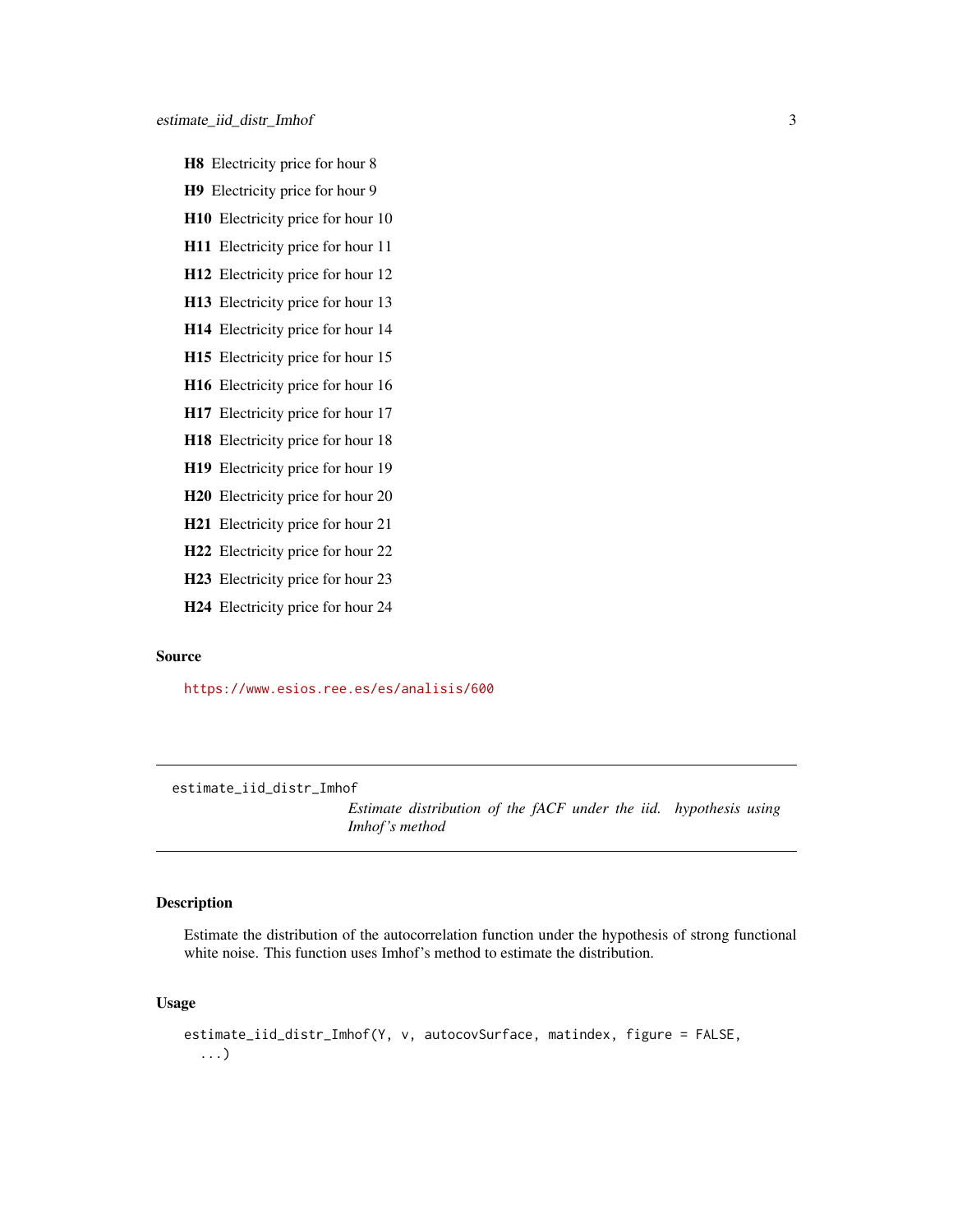#### Arguments

| Y            | Matrix containing the discretized values of the functional time series. The di-<br>mension of the matrix is $(nxm)$ , where <i>n</i> is the number of curves and <i>m</i> is the<br>number of points observed in each curve.               |
|--------------|--------------------------------------------------------------------------------------------------------------------------------------------------------------------------------------------------------------------------------------------|
| $\mathsf{v}$ | Discretization points of the curves, by default $seq(from = 0, to = 1, length.out$<br>$= 100$ .                                                                                                                                            |
|              | autocovSurface An $(mxm)$ matrix with the discretized values of the autocovariance operator<br>$\hat{C}_0$ , obtained by calling the function obtain_autocovariance. The value m<br>indicates the number of points observed in each curve. |
| matindex     | A vector containing the L2 norm of the autocovariance function. It can be ob-<br>tained by calling function obtain_suface_L2_norm.                                                                                                         |
| figure       | Logical. If TRUE, plots the estimated distribution.                                                                                                                                                                                        |
|              | Further arguments passed to the plot function.                                                                                                                                                                                             |
|              |                                                                                                                                                                                                                                            |

#### Value

Return a list with:

- ex: Knots where the distribution has been estimated
- ef: Discretized values of the estimated distribution.

```
# Example 1
N < - 100v \leq - seq(from = 0, to = 1, length.out = 10)
sig \leftarrow 2Y <- simulate_iid_brownian_bridge(N, v, sig)
nlags <- 1
autocovSurface <- obtain_autocovariance(Y,nlags)
matindex <- obtain_suface_L2_norm (v,autocovSurface)
# Remove lag 0
matindex <- matindex[-1]
Imhof_dist <- estimate_iid_distr_Imhof(Y,v,autocovSurface,matindex)
plot(Imhof_dist$ex,Imhof_dist$ef,type = "l",main = "ecdf obtained by Imhof's method")
grid()
# Example 2
N < -400v \leq -\text{seq}(\text{from} = \emptyset, \text{to} = 1, \text{length.out} = 50)sig \leftarrow 2Y <- simulate_iid_brownian_bridge(N, v, sig)
autocovSurface <- obtain_autocovariance(Y,nlags)
matindex <- obtain_suface_L2_norm (v,autocovSurface)
# Remove lag 0
matindex <- matindex[-1]
```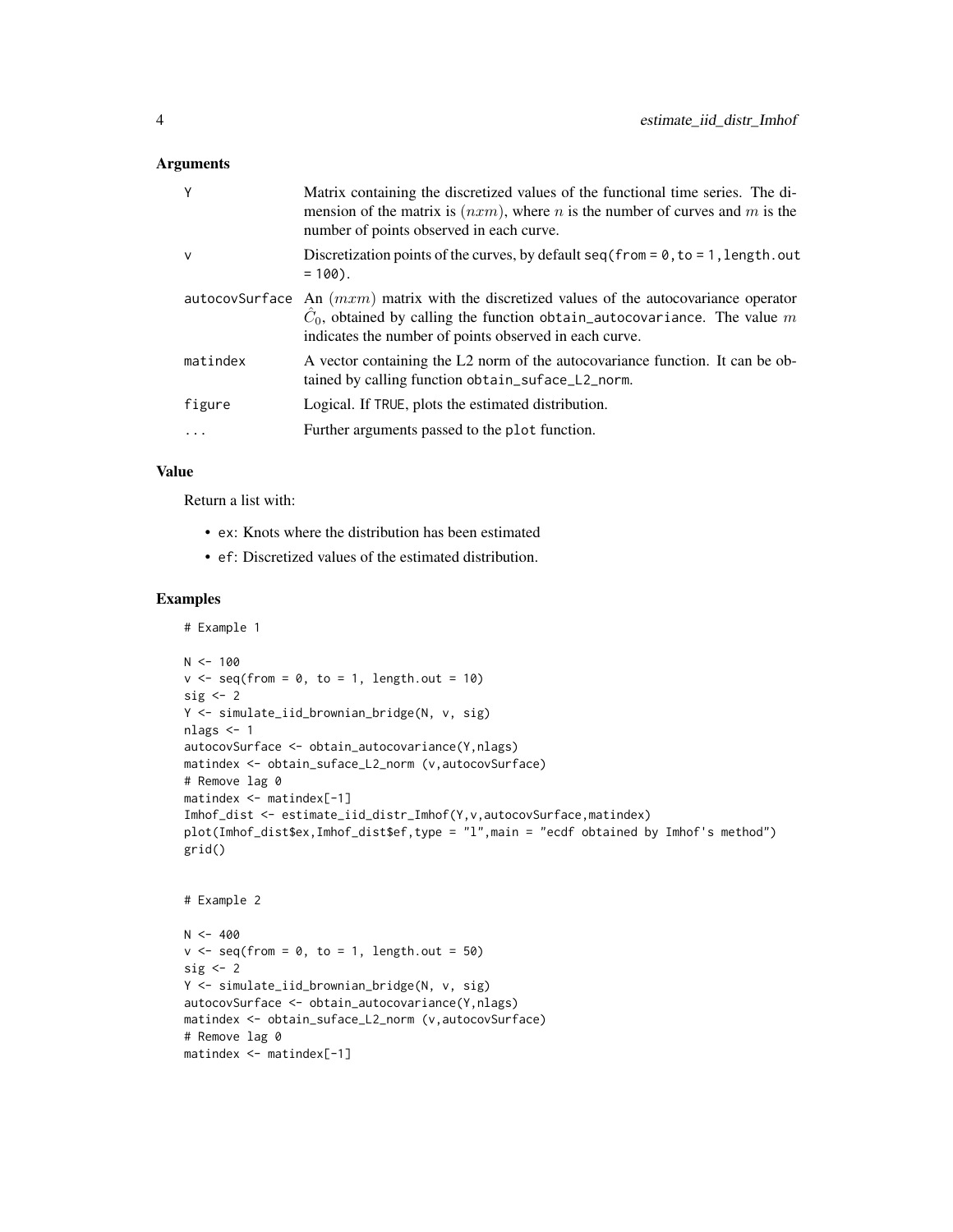```
Imhof_dist <- estimate_iid_distr_Imhof(Y,v,autocovSurface,matindex)
plot(Imhof_dist$ex,Imhof_dist$ef,type = "l",main = "ecdf obtained by Imhof's method")
grid()
```
estimate\_iid\_distr\_MC *Estimate distribution of the fACF under the iid. hypothesis using MC method*

#### Description

Estimate the distribution of the autocorrelation function under the hypothesis of strong functional white noise. This function uses Montecarlo's method to estimate the distribution.

#### Usage

```
estimate_iid_distr_MC(Y, v, autocovSurface, matindex, nsimul = 10000,
  figure = FALSE, ...)
```
#### Arguments

| Y            | Matrix containing the discretized values of the functional time series. The di-<br>mension of the matrix is $(nxm)$ , where <i>n</i> is the number of curves and <i>m</i> is the<br>number of points observed in each curve.                                                    |
|--------------|---------------------------------------------------------------------------------------------------------------------------------------------------------------------------------------------------------------------------------------------------------------------------------|
| $\mathsf{V}$ | Discretization points of the curves, by default $seq(from = 0, to = 1, length.out$<br>$= 100$ .                                                                                                                                                                                 |
|              | autocovSurface An $(mxm)$ matrix with the discretized values of the autocovariance operator<br>$C_0$ , obtained by calling the function obtain_autocovariance. The value m<br>indicates the number of points observed in each curve.                                            |
| matindex     | A vector containing the L2 norm of the autocovariance function. It can be ob-<br>tained by calling function obtain_suface_L2_norm.                                                                                                                                              |
| nsimul       | Positive integer indicating the number of MC simulations that will be used to<br>estimate the distribution of the statistic. Increasing the number of simulations<br>will improve the estimation, but it will increase the computational time. By<br>$default, nsimul = 10000.$ |
| figure       | Logical. If TRUE, plots the estimated distribution.                                                                                                                                                                                                                             |
| .            | Further arguments passed to the plot function.                                                                                                                                                                                                                                  |

#### Value

Return a list with:

- ex: Knots where the distribution has been estimated
- ef: Discretized values of the estimated distribution.
- Reig: Raw values of the i.i.d. statistic for each MC simulation.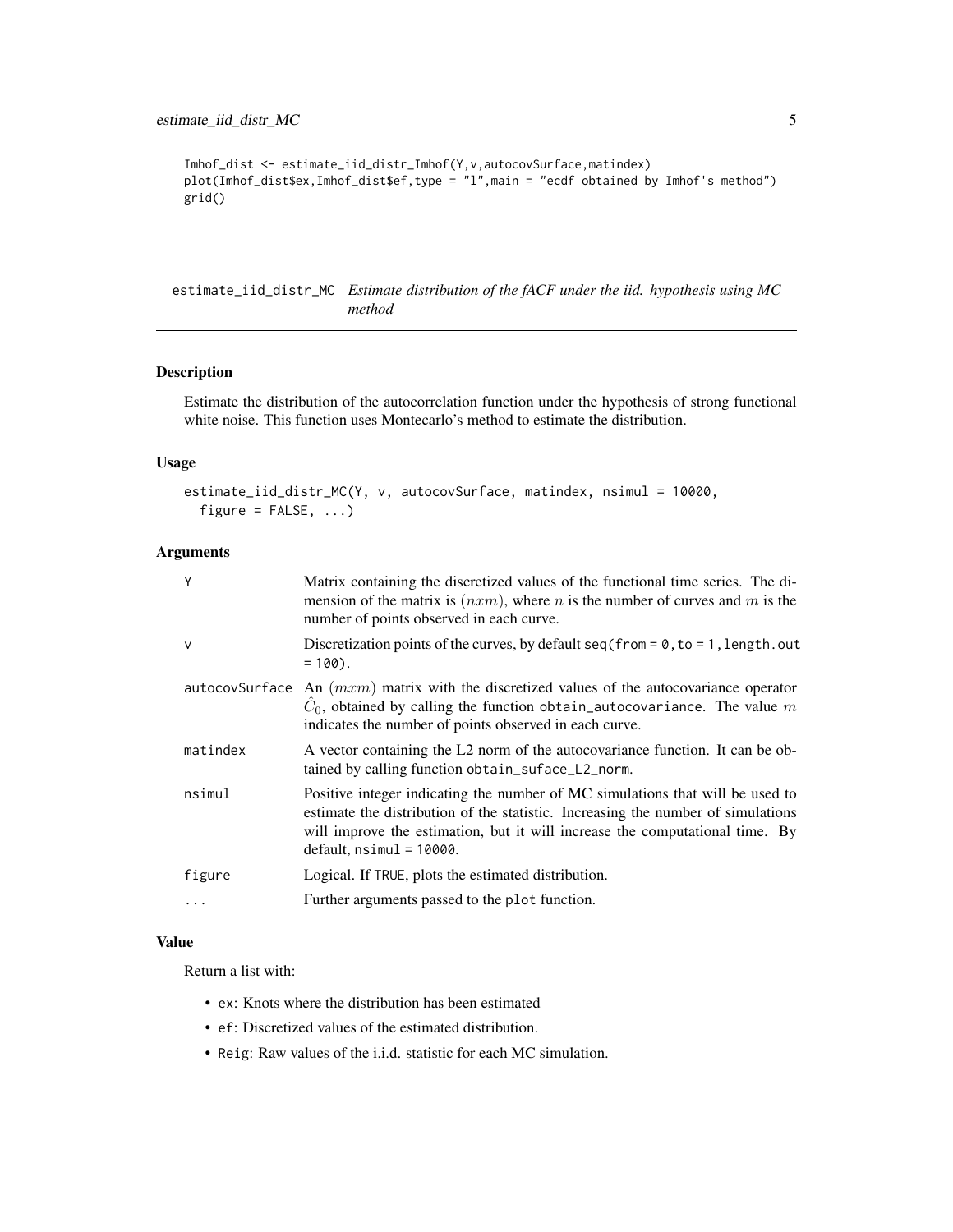#### Examples

```
# Example 1
N < - 100v \leq -\text{seq}(\text{from} = \emptyset, \text{to} = 1, \text{length.out} = 10)sig \leftarrow 2Y <- simulate_iid_brownian_bridge(N, v, sig)
nlags <- 1
autocovSurface <- obtain_autocovariance(Y,nlags)
matindex <- obtain_suface_L2_norm (v,autocovSurface)
# Remove lag 0
matindex <- matindex[-1]
MC_dist <- estimate_iid_distr_MC(Y,v,autocovSurface,matindex)
plot(MC_dist$ex,MC_dist$ef,type = "l",main = "ecdf obtained by MC simulation")
grid()
# Example 2
N < -400v \leq - seq(from = 0, to = 1, length.out = 50)
sig \leftarrow 2Y <- simulate_iid_brownian_bridge(N, v, sig)
nlags <- 20
autocovSurface <- obtain_autocovariance(Y,nlags)
matindex <- obtain_suface_L2_norm (v,autocovSurface)
# Remove lag 0
matindex <- matindex[-1]
MC_dist <- estimate_iid_distr_MC(Y,v,autocovSurface,matindex)
plot(MC_dist$ex,MC_dist$ef,type = "l",main = "ecdf obtained by MC simulation")
grid()
```
fdaACF *fdaACF: Autocorrelation function for Functional Time Series*

#### Description

The fdaACF package provides diagnostic and analysis tools to quantify the serial autocorrelation across lags of a given functional time series in order to improve the identification and diagnosis of functional ARIMA models. The autocorrelation function is based on the L2 norm of the lagged covariance operators of the series. Several real-world datasets are included to illustrate the application of these techniques.

<span id="page-5-0"></span>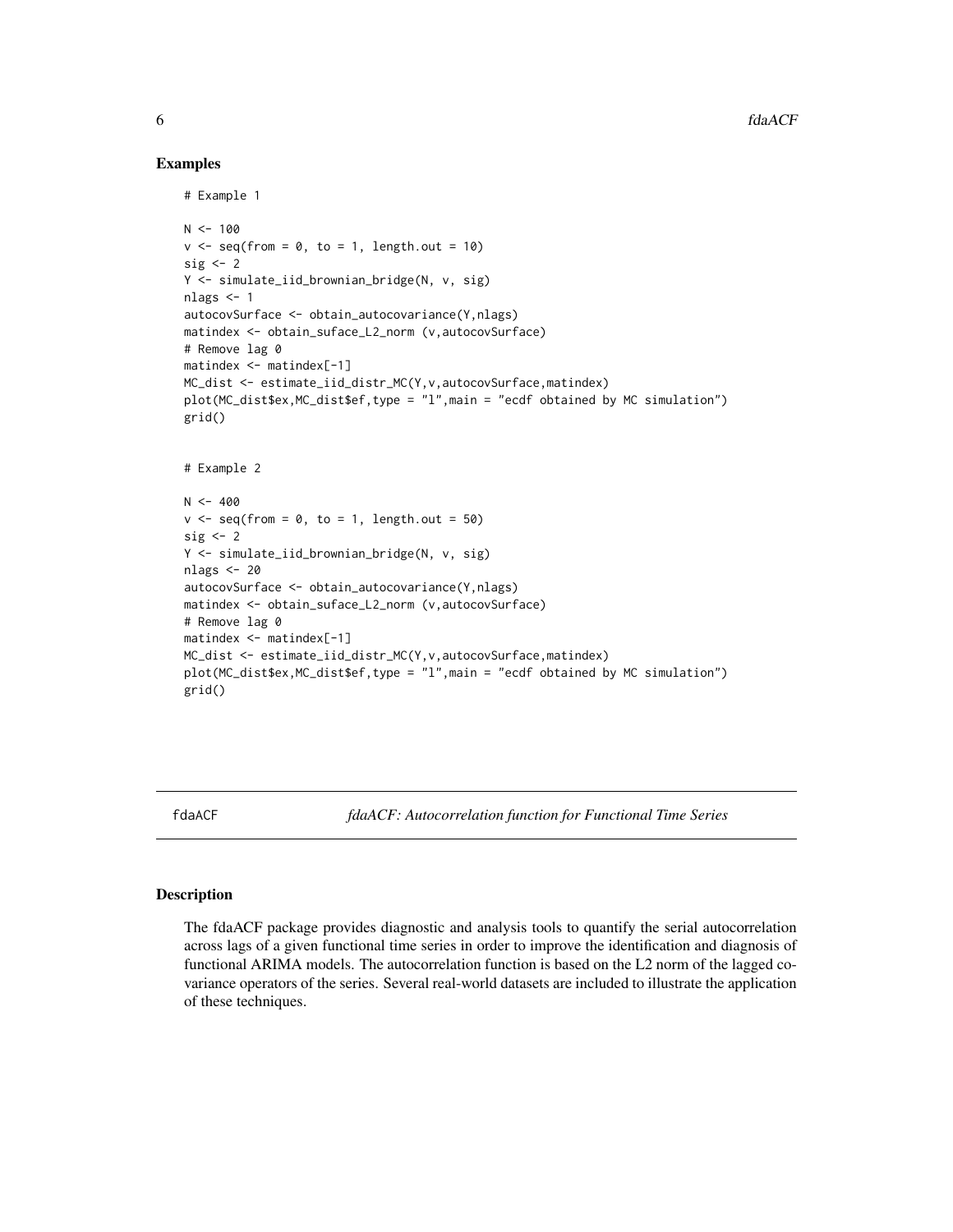<span id="page-6-0"></span>

#### Description

Fit an  $ARH(p)$  model to a given functional time series. The fitted model is based on the model proposed in (Aue et al, 2015), first decomposing the original functional observations into a vector time series of n\_harm FPCA scores, and then fitting a vector autoregressive model of order  $p (VAR(p))$ to the time series of the scores. Once fitted, the Karhunen-Loève expansion is used to re-transform the fitted values into functional observations.

#### Usage

 $fit\_ARHp\_FPCA(y, v, p, n_harm, show\_varprop = T)$ 

#### Arguments

| У            | Matrix containing the discretized values of the functional time series. The di-<br>mension of the matrix is $(nxm)$ , where <i>n</i> is the number of curves and <i>m</i> is the<br>number of points observed in each curve. |
|--------------|------------------------------------------------------------------------------------------------------------------------------------------------------------------------------------------------------------------------------|
| $\mathsf{v}$ | Numeric vector that contains the discretization points of the curves.                                                                                                                                                        |
| p            | Numeric value specifying the order of the functional autoregressive model to be<br>fitted.                                                                                                                                   |
| n_harm       | Numeric value specifying the number of functional principal components to be<br>used when fitting the $ARH(p)$ model.                                                                                                        |
| show_varprop | Logical. If show_varprop = TRUE, a plot of the proportion of variance explained<br>by the first n_harm functional principal components will be shown. By default<br>$show\_varprop = TRUE$ .                                 |

#### References

Aue, A., Norinho, D. D., Hormann, S. (2015). *On the Prediction of Stationary Functional Time Series* Journal of the American Statistical Association, 110, 378–392. [https://doi.org/10.1080/](https://doi.org/10.1080/01621459.2014.909317) [01621459.2014.909317](https://doi.org/10.1080/01621459.2014.909317)

```
# Example 1
# Simulate an ARH(1) process
N < -250dv <- 20
v \leq -\text{seq}(\text{from} = 0, \text{to} = 1, \text{length.out} = 20)phi <- 1.3 * ((v) %*% t(v))
persp(v,v,phi,
```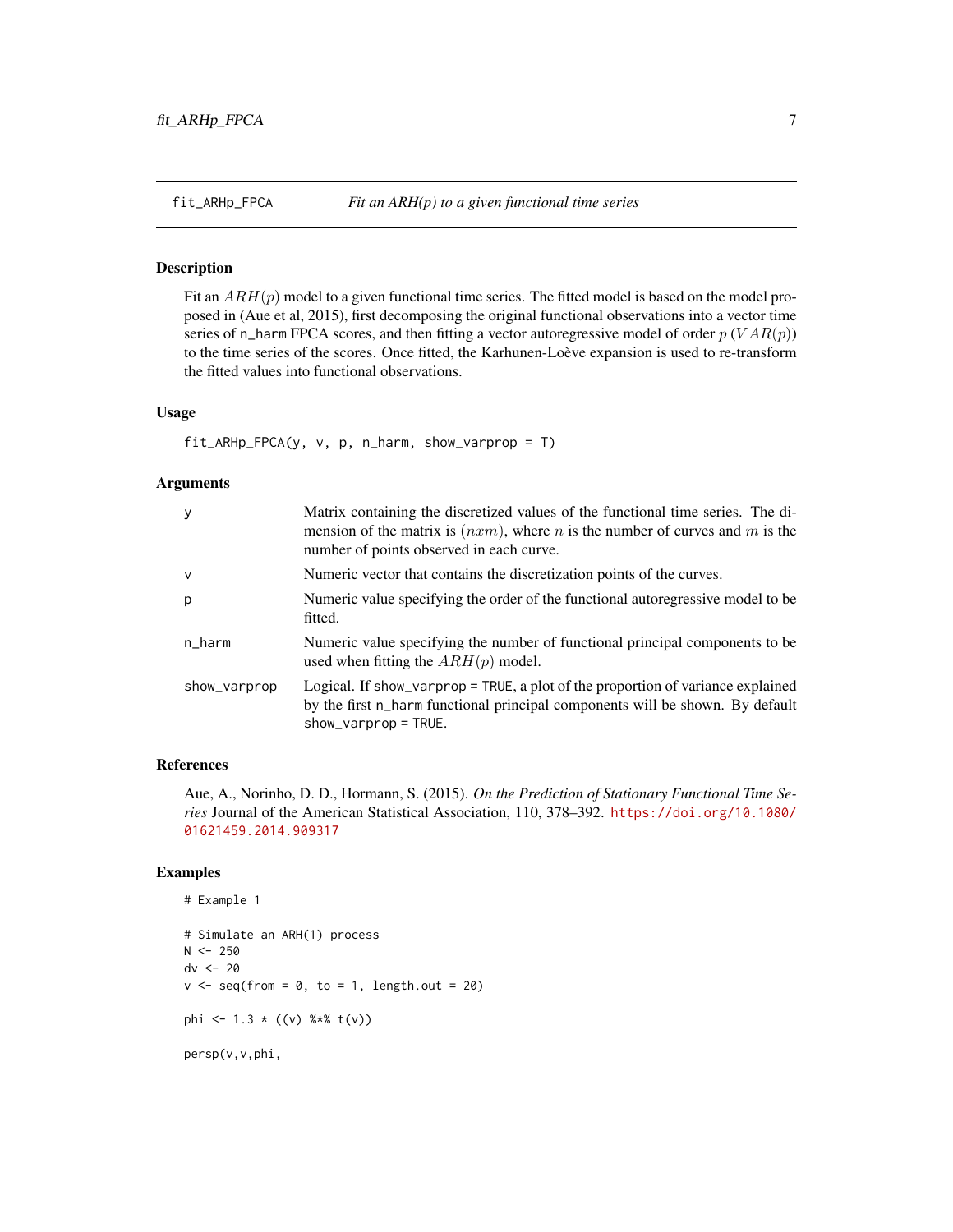```
ticktype = "detailed",
      main = "Integral operator")
set.seed(3)
white_noise \leq simulate_iid_brownian_bridge(N, v = v)
y \le - matrix(nrow = N, ncol = dv)
y[1,] \leftarrow white_noise[1,]
for(jj in 2:N){
   y[jj,] <- white_noise[jj,];
   y[jj,]=y[jj,]+integral_operator(operator_kernel = phi,
                                    v = v,
                                    curve = y[jj-1,]}
# Fit an ARH(1) model
mod <- fit_ARHp_FPCA(y = y,
                     v = v,p = 1,
                     n_{harm} = 5# Plot results
plot(v, y[50,], type = "l", lty = 1, ylab = "")lines(v, mod$y_est[50,], col = "red")
legend("bottomleft", legend = c("real","est"),
       lty = 1, col = c(1,2)
```
FTS\_identification *Obtain the auto- and partial autocorrelation functions for a given FTS*

#### Description

Estimate both the autocorrelation and partial autocorrelation function for a given functional time series and its distribution under the hypothesis of strong functional white noise. Both correlograms are plotted to ease the identification of the dependence structure of the functional time series.

#### Usage

```
FTS_identification(Y, v, nlags, n_harm = NULL, ci = 0.95,
 estimation = "MC", figure = TRUE, ...)
```
#### Arguments

| Matrix containing the discretized values of the functional time series. The di- |
|---------------------------------------------------------------------------------|
| mension of the matrix is $(nxm)$ , where n is the number of curves and m is the |
| number of points observed in each curve.                                        |

v Discretization points of the curves.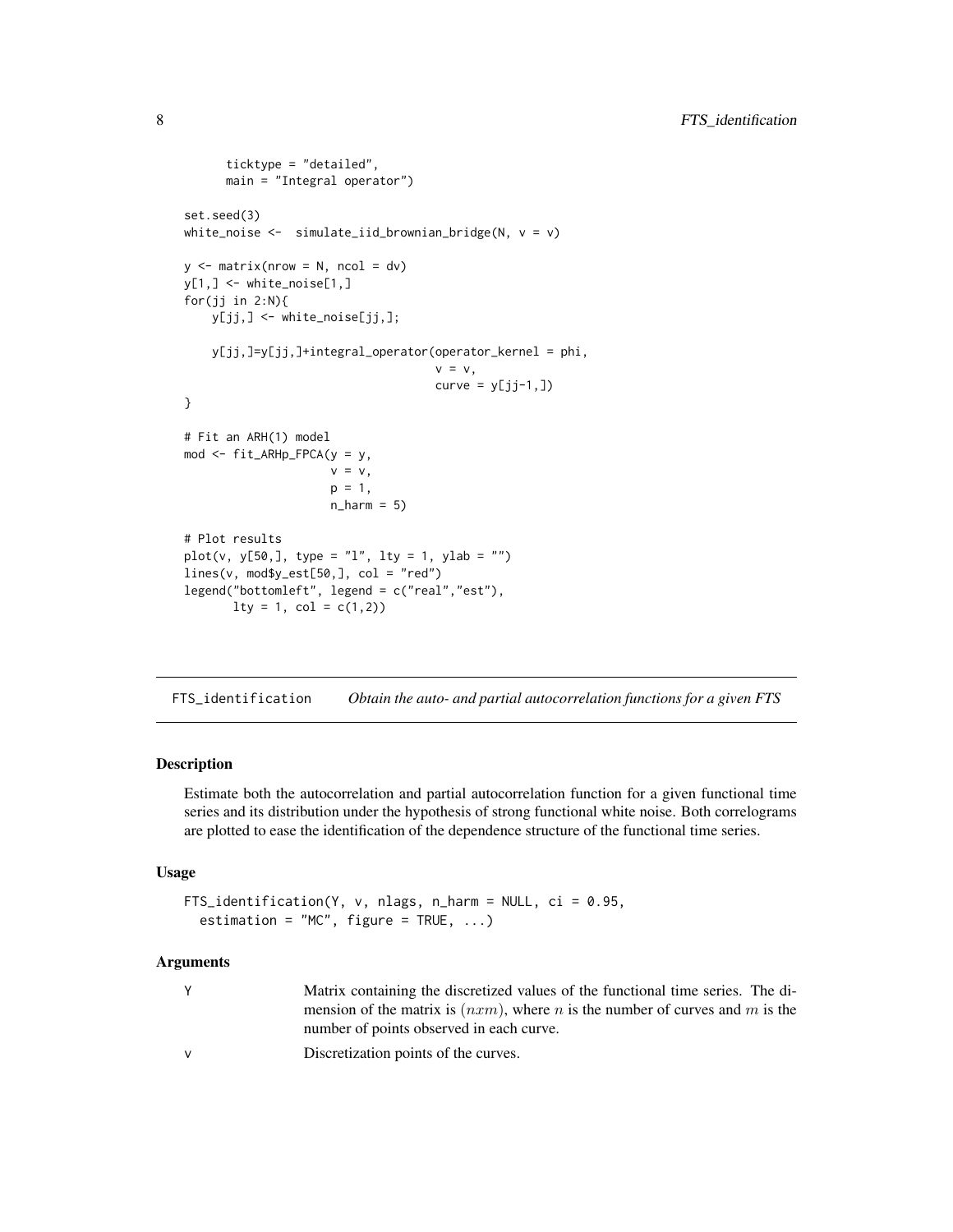| nlags      | Number of lagged covariance operators of the functional time series that will be<br>used to estimate the autocorrelation functions.                                                                                                                                               |
|------------|-----------------------------------------------------------------------------------------------------------------------------------------------------------------------------------------------------------------------------------------------------------------------------------|
| n_harm     | Number of principal components that will be used to fit the $ARH(p)$ models. If<br>this value is not supplied, n_harm will be selected as the number of principal<br>components that explain more than 95 % of the variance of the original data. By<br>$default, n_harm = NULL.$ |
| сi         | A value between 0 and 1 that indicates the confidence interval for the i.i.d.<br>bounds of the partial autocorrelation function. By default $ci = 0.95$ .                                                                                                                         |
| estimation | Character specifying the method to be used when estimating the distribution<br>under the hypothesis of functional white noise. Accepted values are:                                                                                                                               |
|            | • "MC": Monte-Carlo estimation.                                                                                                                                                                                                                                                   |
|            | • "Imhof": Estimation using Imhof's method.                                                                                                                                                                                                                                       |
|            | By default, estimation $=$ "MC".                                                                                                                                                                                                                                                  |
| figure     | Logical. If TRUE, plots the estimated partial autocorrelation function with the<br>specified <i>i.i.d.</i> bound.                                                                                                                                                                 |
| $\cdots$   | Further arguments passed to the plot_FACF function.                                                                                                                                                                                                                               |

#### Value

Return a list with:

- Blueline: The upper prediction bound for the i.i.d. distribution.
- rho\_FACF: Autocorrelation coefficients for each lag of the functional time series.
- rho\_FPACF: Partial autocorrelation coefficients for each lag of the functional time series.

#### References

Mestre G., Portela J., Rice G., Muñoz San Roque A., Alonso E. (2021). *Functional time series model identification and diagnosis by means of auto- and partial autocorrelation analysis.* Computational Statistics & Data Analysis, 155, 107108. [https://doi.org/10.1016/j.csda.2020.](https://doi.org/10.1016/j.csda.2020.107108) [107108](https://doi.org/10.1016/j.csda.2020.107108)

Mestre, G., Portela, J., Muñoz-San Roque, A., Alonso, E. (2020). *Forecasting hourly supply curves in the Italian Day-Ahead electricity market with a double-seasonal SARMAHX model.* International Journal of Electrical Power & Energy Systems, 121, 106083. [https://doi.org/10.1016/](https://doi.org/10.1016/j.ijepes.2020.106083) [j.ijepes.2020.106083](https://doi.org/10.1016/j.ijepes.2020.106083)

Kokoszka, P., Rice, G., Shang, H.L. (2017). *Inference for the autocovariance of a functional time series under conditional heteroscedasticity* Journal of Multivariate Analysis, 162, 32–50. [https:](https://doi.org/10.1016/j.jmva.2017.08.004) [//doi.org/10.1016/j.jmva.2017.08.004](https://doi.org/10.1016/j.jmva.2017.08.004)

```
# Example 1 (Toy example)
N < -50v \leq -\text{seq}(\text{from} = \emptyset, \text{to} = 1, \text{length.out} = 10)sig \leftarrow 2
```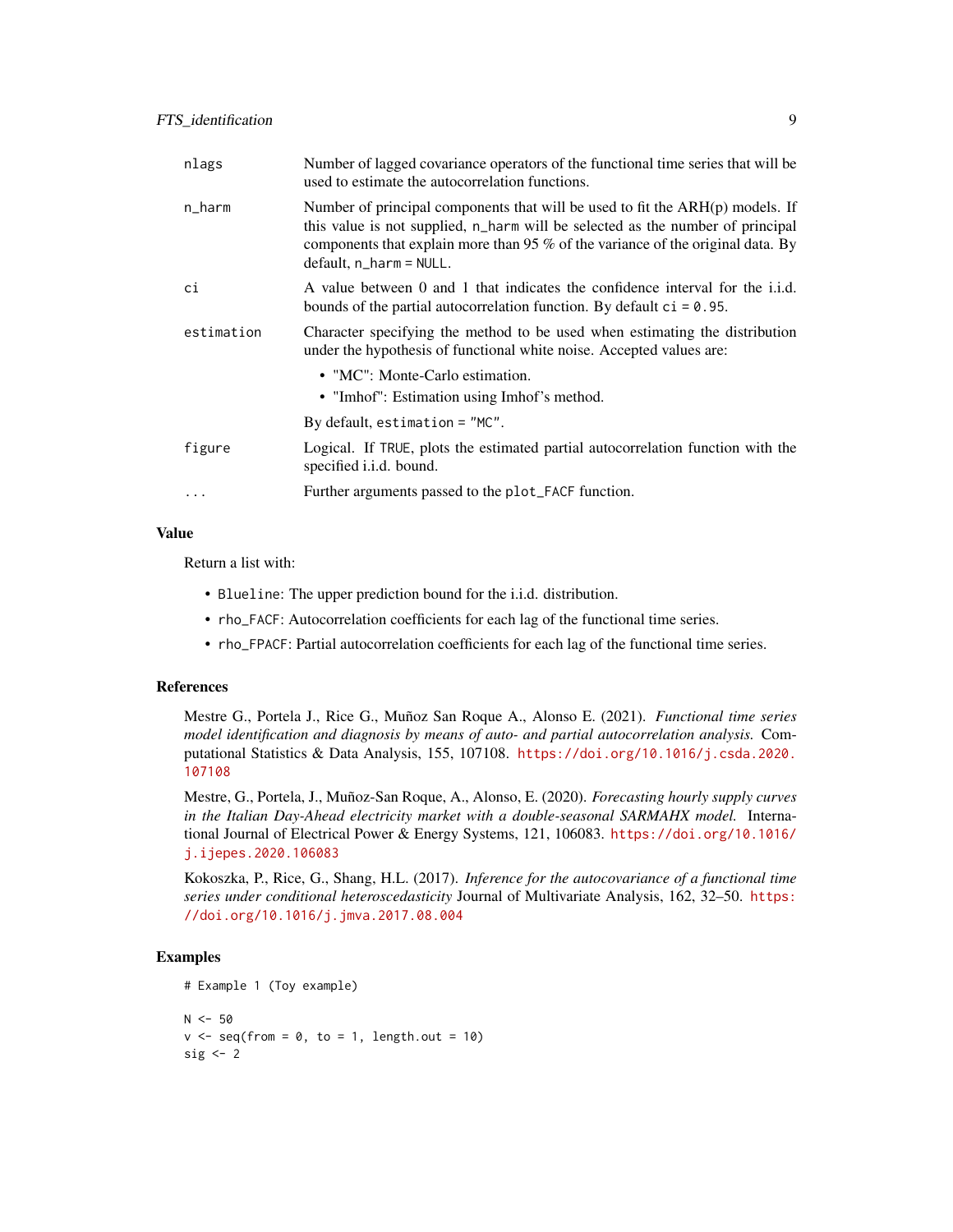```
set.seed(15)
Y <- simulate_iid_brownian_bridge(N, v, sig)
FTS_identification(Y,v,3)
# Example 2
data(elec_prices)
v \leq -\text{seq}(\text{from} = 1, \text{to} = 24)nlags <- 30
FTS_identification(Y = as.matrix(elec_prices),
v = v,nlags = nlags,
ci = 0.95,figure = TRUE)
```
integral\_operator *Integral transformation of a curve using an integral operator*

#### Description

Compute the integral transform of the curve  $Y_i$  with respect to a given integral operator  $\Psi$ . The transformation is given by

$$
\Psi(Y_i)(v) = \int \psi(u,v) Y_i(u) du
$$

#### Usage

integral\_operator(operator\_kernel, curve, v)

#### Arguments

operator\_kernel

|              | Matrix with the values of the kernel surface of the integral operator. The dimen-<br>sion of the matrix is $(gxm)$ , where g is the number of discretization points of<br>the input curve and $m$ is the number of discretization points of the output curve. |
|--------------|---------------------------------------------------------------------------------------------------------------------------------------------------------------------------------------------------------------------------------------------------------------|
| curve        | Vector containing the discretized values of a functional observation. The dimen-<br>sion of the matrix is $(1xm)$ , where m is the number of points observed in the<br>curve.                                                                                 |
| $\mathsf{v}$ | Numerical vector specifying the discretization points of the curves.                                                                                                                                                                                          |

#### Value

Returns a matrix the same size as curve with the transformed values.

<span id="page-9-0"></span>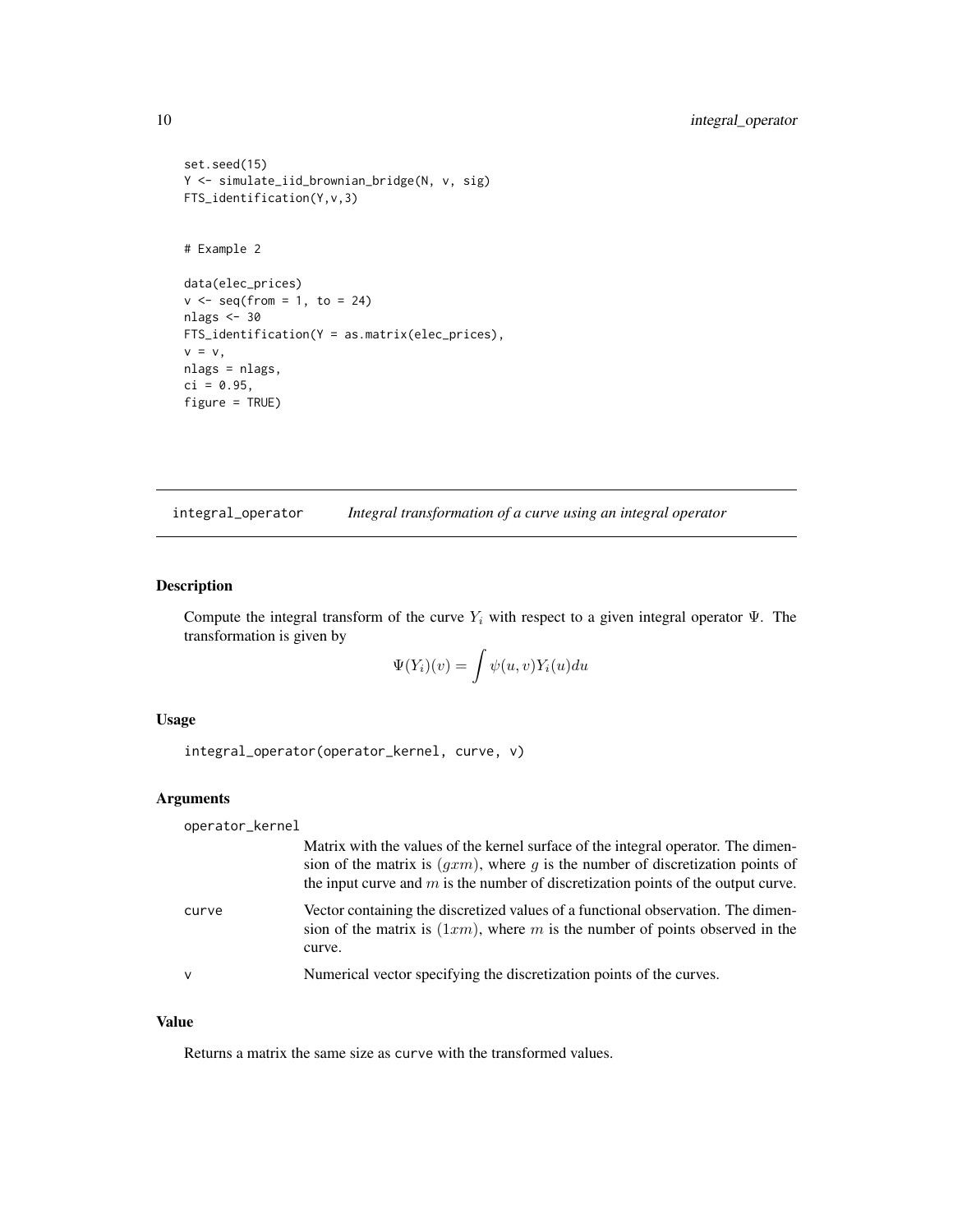#### <span id="page-10-0"></span> $\text{mat2fd}$  11

#### Examples

```
# Example 1
v \leq -\text{seq}(\text{from} = \emptyset, \text{to} = 1, \text{length.out} = 20)set.seed(10)
curve < - sin(v) + rnorm(length(v))operator_kernel <- 0.6*(v %* % t(v))hat_curve <- integral_operator(operator_kernel,curve,v)
```
#### mat2fd *Obtain a fd object from a matrix*

#### Description

This function returns a fd object obtained from the discretized functional observations contained in mat\_obj.

It is assumed that the functional observations contained in mat\_obj are real observations, hence a poligonal base will be used to obtain the functional object.

#### Usage

```
mat2fd(mat_obj, range_val = c(0, 1), argvals = NULL)
```
#### Arguments

| mat_obi   | A matrix that contains the discretized functional observations.                                                                                                                                                                             |
|-----------|---------------------------------------------------------------------------------------------------------------------------------------------------------------------------------------------------------------------------------------------|
| range_val | A numeric vector of length 2 that contains the range of the observed functional<br>data. By default range_val = $c(0,1)$ .                                                                                                                  |
| argvals   | Optinal argument that contains a strictly increasing vector of argument values<br>at which line segments join to form a polygonal line. If argvals = NULL, it is<br>assumed a equidistant discretization vector. By default argvals = NULL. |

#### Value

A fd object obtained from the functional observations in mat\_obj.

```
# Example 1
N < - 100dv <- 30
v \leq -\text{seq}(\text{from} = 0, \text{to} = 1, \text{length.out} = dv)set.seed(150) # For replication
mat_func_obs <- matrix(rnorm(N*dv),
                           nrow = N,
                           ncol = dv
```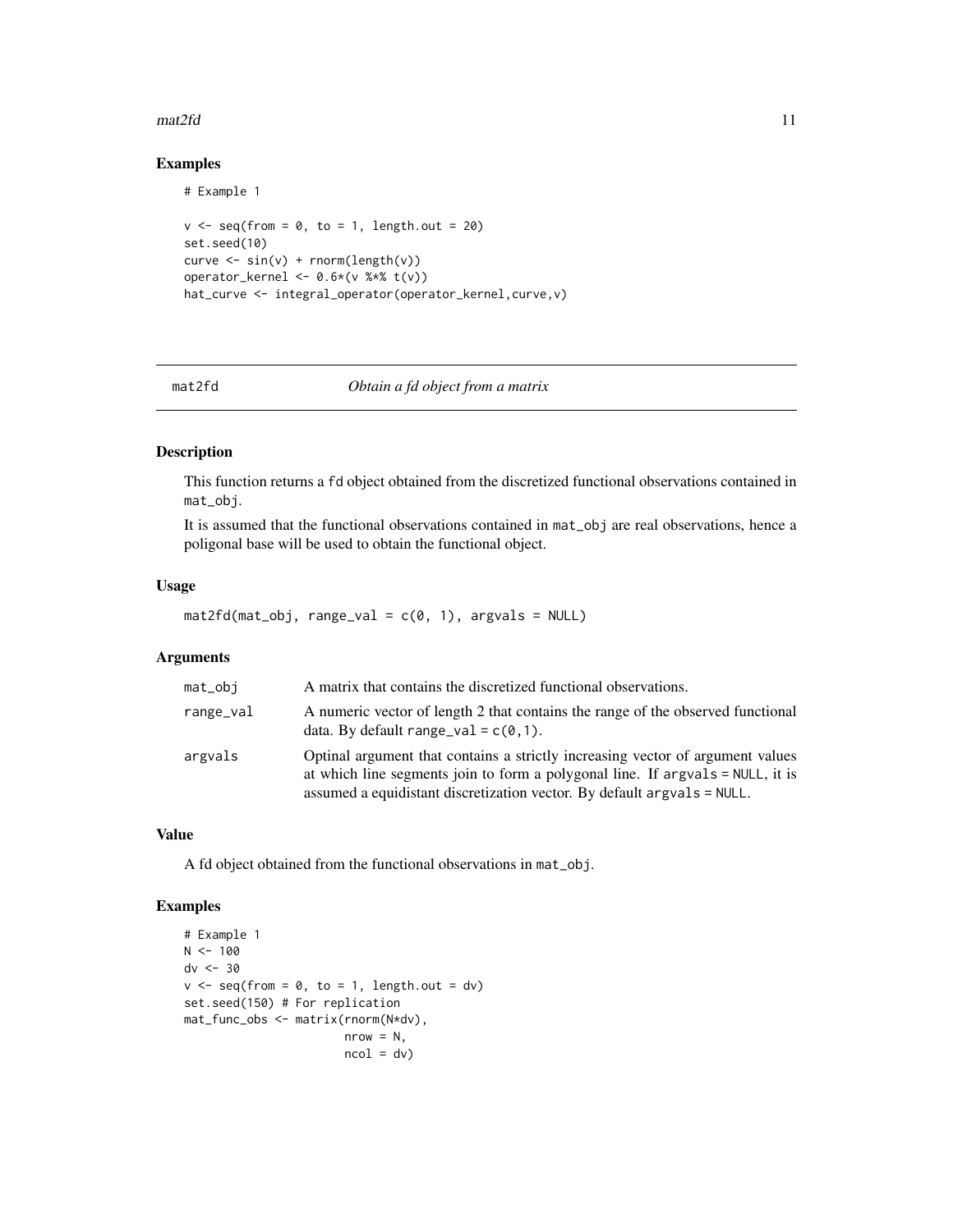```
fd_func_obs <- mat2fd(mat_obj = mat_func_obs,
                      range\_val = range(v),
                      argvals = v)
plot(fd_func_obs)
```
obtain\_autocorrelation

```
Estimate the autocorrelation function of the series
```
#### Description

Obtain the empirical autocorrelation function for lags  $= 0, \ldots, n$  has of the functional time series. Given  $Y_1, ..., Y_T$  a functional time series, the sample autocovariance functions  $\hat{C}_h(u, v)$  are given by:

$$
\hat{C}_h(u,v) = \frac{1}{T} \sum_{i=1}^{T-h} (Y_i(u) - \overline{Y}_T(u))(Y_{i+h}(v) - \overline{Y}_T(v))
$$

where  $\overline{Y}_T(u) = \frac{1}{T} \sum_{i=1}^T Y_i(t)$  denotes the sample mean function. By normalizing these functions using the normalizing factor  $\int \hat{C}_0(u, u)du$ , the range of the autocovariance functions becomes  $(0, 1)$ ; thus defining the autocorrelation functions of the series

#### Usage

```
obtain_autocorrelation(Y, v = \text{seq}(\text{from} = 0, \text{to} = 1, \text{length.out} =ncol(Y)), nlags)
```
#### Arguments

| Y            | Matrix containing the discretized values of the functional time series. The di-<br>mension of the matrix is $(nxm)$ , where <i>n</i> is the number of curves and <i>m</i> is the<br>number of points observed in each curve. |
|--------------|------------------------------------------------------------------------------------------------------------------------------------------------------------------------------------------------------------------------------|
| $\mathsf{v}$ | Discretization points of the curves, by default seq (from = $\theta$ , to = 1, length. out<br>$= 100$ .                                                                                                                      |
| nlags        | Number of lagged covariance operators of the functional time series that will be<br>used to estimate the autocorrelation function.                                                                                           |

#### Value

Return a list with the lagged autocorrelation functions estimated from the data. Each function is given by a  $(mxm)$  matrix, where m is the number of points observed in each curve.

<span id="page-11-0"></span>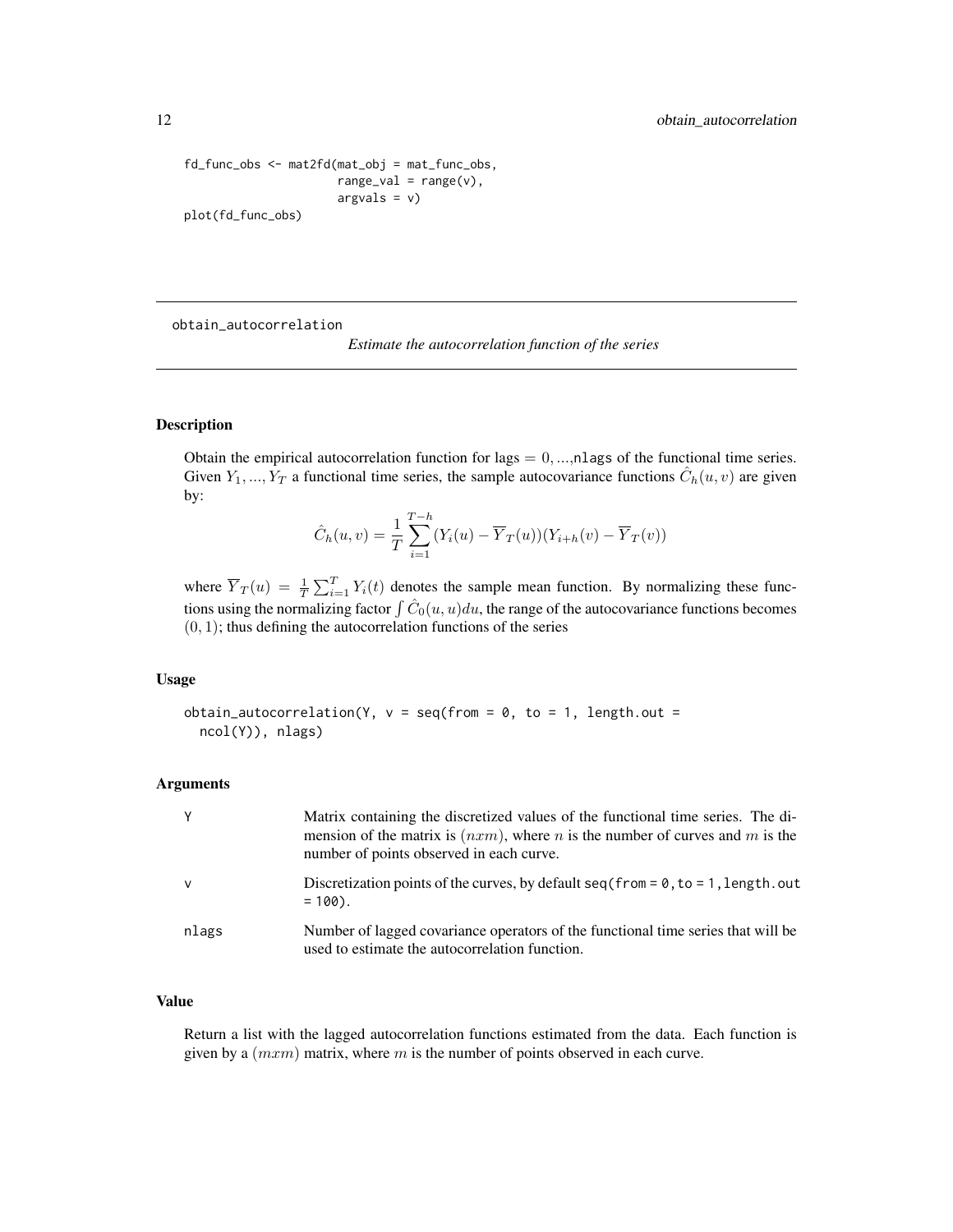#### obtain\_autocorrelation 13

```
# Example 1
N < - 100v \leq -\text{seq}(\text{from} = \emptyset, \text{to} = 1, \text{length.out} = 10)sig \leftarrow 2bbridge <- simulate_iid_brownian_bridge(N, v, sig)
nlags <-1lagged_autocor <- obtain_autocorrelation(Y = bbridge,
                                            nlags = nlags)
image(x = v, y = v, z = lagged_autocor$Lag0)# Example 2
require(fields)
N < -500v \leq -\text{seq}(\text{from} = 0, \text{to} = 1, \text{length.out} = 50)sig \leftarrow 2bbridge <- simulate_iid_brownian_bridge(N, v, sig)
nlags <-4lagged_autocov <- obtain_autocovariance(Y = bbridge,
                                            nlags = nlags)
lagged_autocor <- obtain_autocorrelation(Y = bbridge,
                                             v = v,
                                             nlags = nlags)
opar <- par(no.readonly = TRUE)
par(mfrow = c(1,2))z_lims <- range(lagged_autocov$Lag1)
colors <- heat.colors(12)
image.plot(x = v,y = v,
           z = lagged_autocov$Lag1,
           legend.width = 2,
            zlim = z_{\text{lines}},
            col = colors,
           xlab = "u",
           ylab = "v",
           main = "Autocovariance")
z_lims <- range(lagged_autocor$Lag1)
image.plot(x = v,y = v,
            z = lagged_autocor$Lag1,
           legend.width = 2,
           zlim = z_lims,
           col = colors,
            xlab = "u",
            ylab = "v",
            main = "Autocorrelation")
par(opar)
```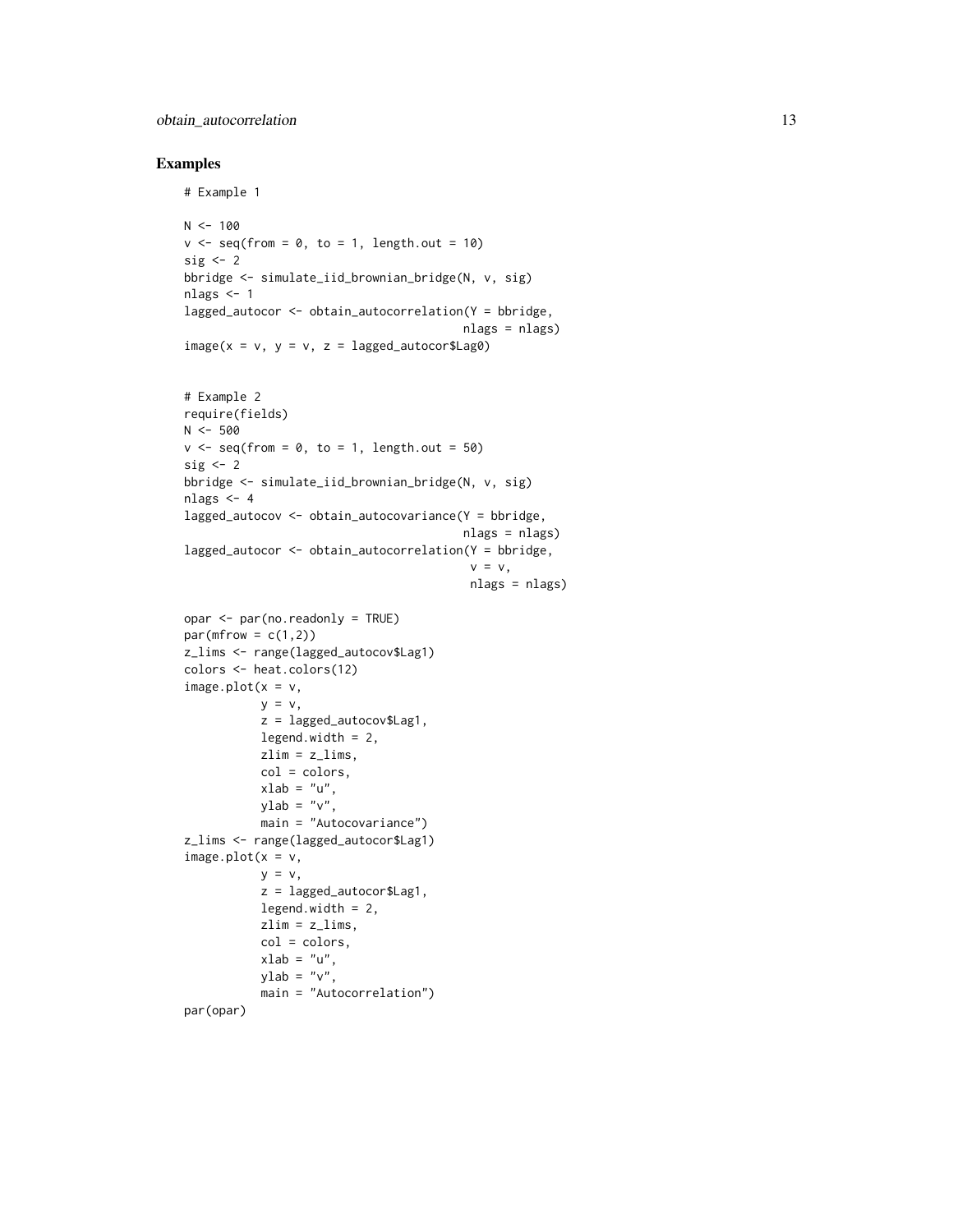<span id="page-13-0"></span>obtain\_autocovariance *Estimate the autocovariance function of the series*

#### Description

Obtain the empirical autocovariance function for lags  $= 0, \dots, n$  has of the functional time series. Given  $Y_1, ..., Y_T$  a functional time series, the sample autocovariance functions  $\hat{C}_h(u, v)$  are given by:

$$
\hat{C}_h(u, v) = \frac{1}{T} \sum_{i=1}^{T-h} (Y_i(u) - \overline{Y}_T(u))(Y_{i+h}(v) - \overline{Y}_T(v))
$$

where  $\overline{Y}_T(u) = \frac{1}{T} \sum_{i=1}^T Y_i(t)$  denotes the sample mean function.

#### Usage

obtain\_autocovariance(Y, nlags)

#### Arguments

|       | Matrix containing the discretized values of the functional time series. The di-                                                           |
|-------|-------------------------------------------------------------------------------------------------------------------------------------------|
|       | mension of the matrix is $(nxm)$ , where <i>n</i> is the number of curves and <i>m</i> is the<br>number of points observed in each curve. |
| nlags | Number of lagged covariance operators of the functional time series that will be<br>used to estimate the autocorrelation function.        |

#### Value

Return a list with the lagged autocovariance functions estimated from the data. Each function is given by a  $(mxm)$  matrix, where m is the number of points observed in each curve.

```
# Example 1
N < - 100v \leq -\text{seq}(\text{from} = \emptyset, \text{to} = 1, \text{length.out} = 10)sig \leftarrow 2bbridge <- simulate_iid_brownian_bridge(N, v, sig)
nlags <- 1
lagged_autocov <- obtain_autocovariance(Y = bbridge,
                                                   nlags = nlags)
image(x = v, y = v, z = lagged_autocov$Lag0)# Example 2
N < -500v \leq -\text{seq}(\text{from} = \emptyset, \text{to} = 1, \text{length.out} = 50)
```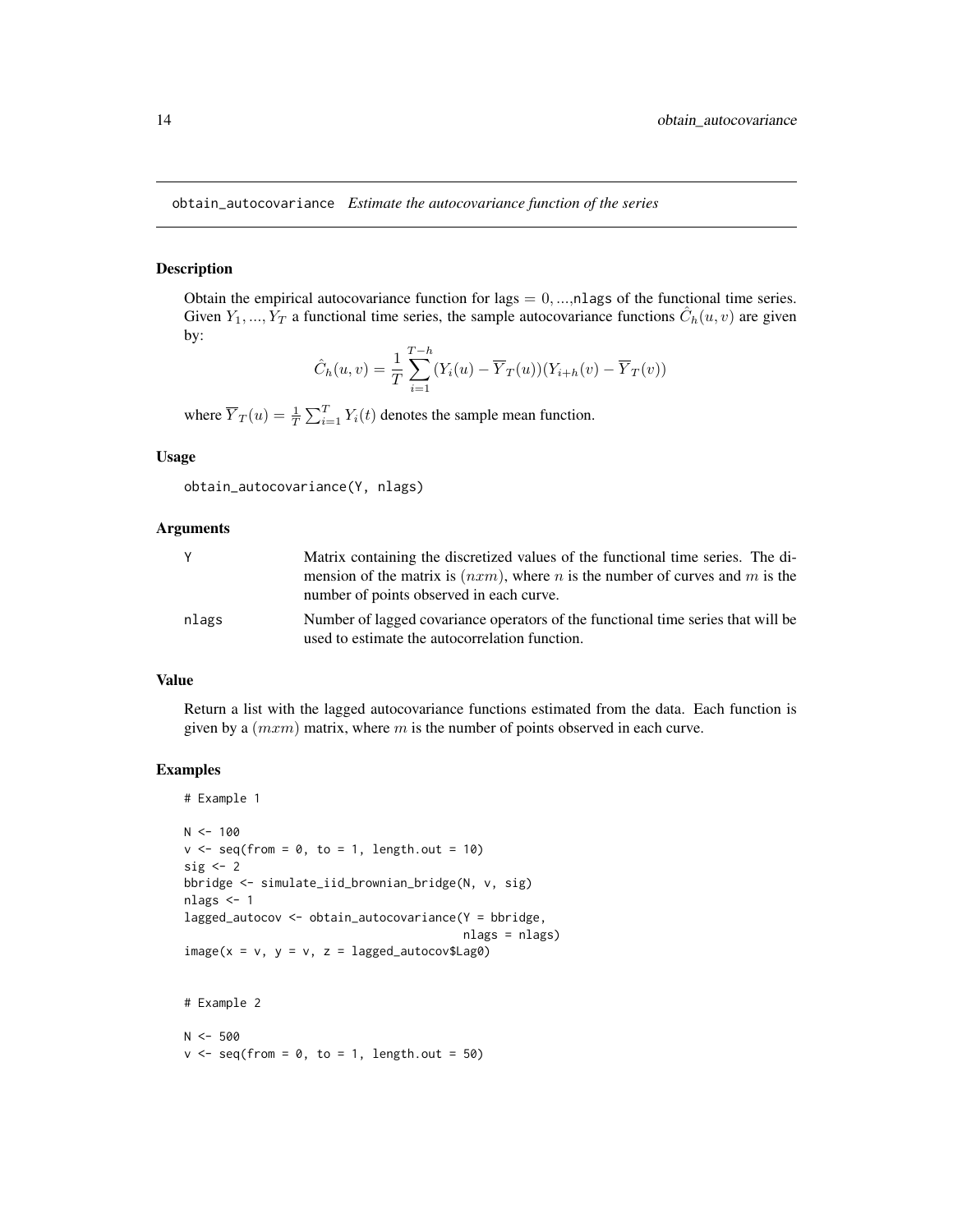```
sig \leftarrow 2bbridge <- simulate_iid_brownian_bridge(N, v, sig)
nlags <- 10
lagged_autocov <- obtain_autocovariance(Y = bbridge,
                                         nlags = nlags)
image(x = v, y = v, z = lagged_autocov$Lag0)image(x = v, y = v, z = lagged_autocov$Lag10)# Example 3
require(fields)
N < -500v \leq - seq(from = 0, to = 1, length.out = 50)
sig \leftarrow 2bbridge <- simulate_iid_brownian_bridge(N, v, sig)
nlags <- 4
lagged_autocov <- obtain_autocovariance(Y = bbridge,
                                         nlags = nlags)
z_lims <- range(lagged_autocov$Lag0)
colors <- heat.colors(12)
opar <- par(no.readonly = TRUE)
par(mfrow = c(1,5))par(oma=c( 0,0,0,6))
for(k in 0:nlags){
   image(x=v,
         y=v,
         z = lagged_autocov[[paste0("Lag",k)]],
         main = paste("Lag",k),
         col = colors,
         xlab = "u",
         ylab = "v")}
par(oma=c( 0,0,0,2.5)) # reset margin to be much smaller.
image.plot( legend.only=TRUE, legend.width = 2,zlim=z_lims, col = colors)
par(opar)
```
obtain\_autocov\_eigenvalues

*Estimate eigenvalues of the autocovariance function*

#### Description

Estimate the eigenvalues of the sample autocovariance function  $\hat{C}_0$ . This functions returns the eigenvalues which are greater than the value epsilon.

#### Usage

```
obtain_autocov_eigenvalues(v, Y, epsilon = 1e-04)
```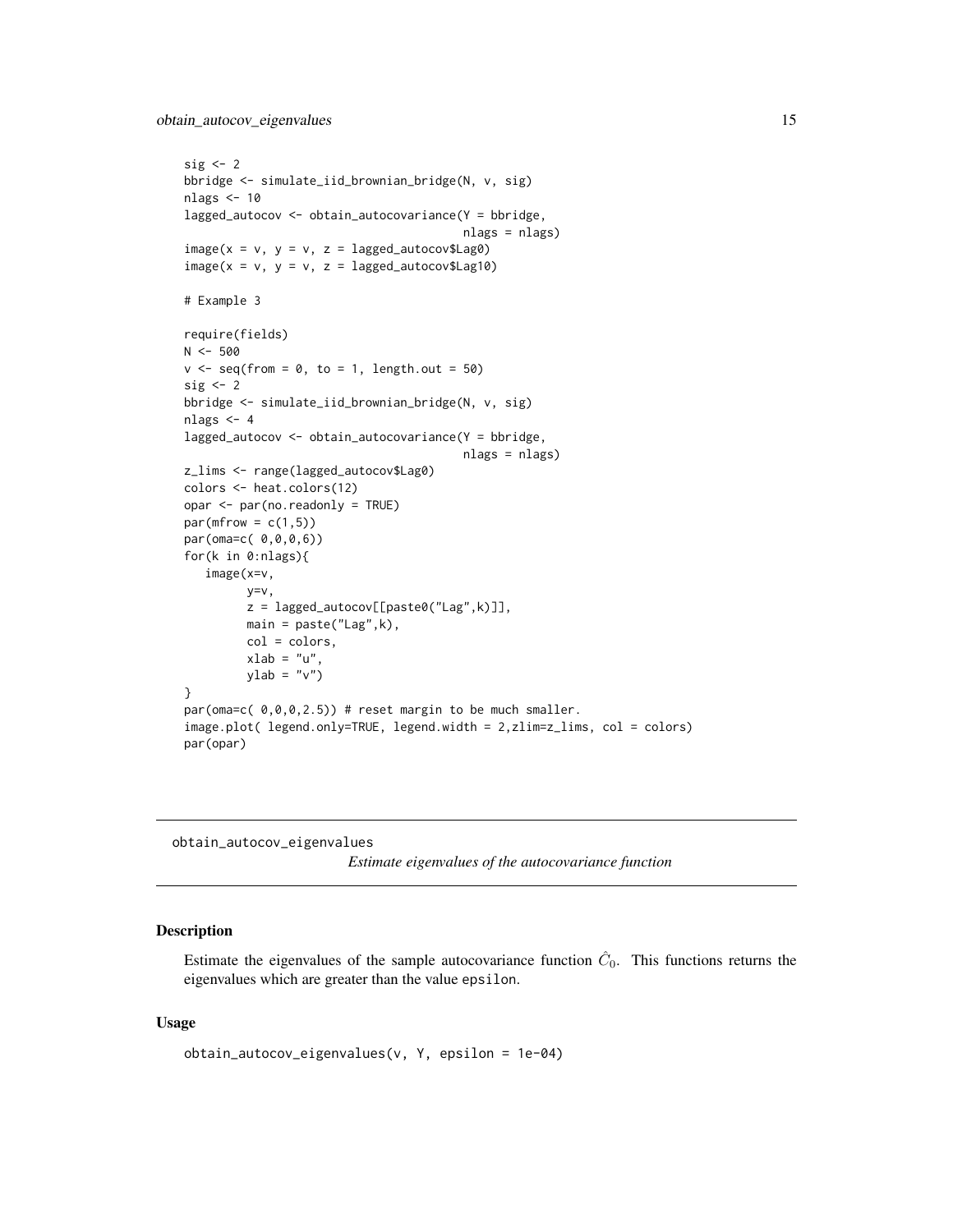#### <span id="page-15-0"></span>Arguments

| v       | Discretization points of the curves, by default $seq(from = 0, to = 1, length.out$<br>$= 100$ .                                                                                                                              |
|---------|------------------------------------------------------------------------------------------------------------------------------------------------------------------------------------------------------------------------------|
|         | Matrix containing the discretized values of the functional time series. The di-<br>mension of the matrix is $(nxm)$ , where <i>n</i> is the number of curves and <i>m</i> is the<br>number of points observed in each curve. |
| epsilon | Value used to determine how many eigenvalues will be returned. The eigenval-<br>ues $\lambda_i/\lambda_1$ > epsilon will be returned. By default epsilon = 0.0001.                                                           |

#### Value

A vector containing the  $k$  eigenvalues greater than epsilon.

#### Examples

```
N < - 100v \leq -\text{seq}(\text{from} = \emptyset, \text{to} = 1, \text{length.out} = 10)sig \leftarrow 2Y <- simulate_iid_brownian_bridge(N, v, sig)
lambda <- obtain_autocov_eigenvalues(v = v, Y = Y)
```

| obtain FACF | Obtain the autocorrelation function for a given functional time series. |  |  |
|-------------|-------------------------------------------------------------------------|--|--|
|-------------|-------------------------------------------------------------------------|--|--|

#### Description

Estimate the lagged autocorrelation function for a given functional time series and its distribution under the hypothesis of strong functional white noise. This graphic tool can be used to identify seasonal patterns in the functional data as well as auto-regressive or moving average terms. i.i.d. bounds are included to test the presence of serial correlation in the data.

#### Usage

```
obtain_FACF(Y, v, nlags, ci = 0.95, estimation = "MC", figure = TRUE,
  ...)
```
#### Arguments

| Υ            | Matrix containing the discretized values of the functional time series. The di-<br>mension of the matrix is $(nxm)$ , where <i>n</i> is the number of curves and <i>m</i> is the<br>number of points observed in each curve. |
|--------------|------------------------------------------------------------------------------------------------------------------------------------------------------------------------------------------------------------------------------|
| $\mathsf{V}$ | Discretization points of the curves, by default seq (from = $\theta$ , to = 1, length. out<br>$= 100$ .                                                                                                                      |
| nlags        | Number of lagged covariance operators of the functional time series that will be<br>used to estimate the autocorrelation function.                                                                                           |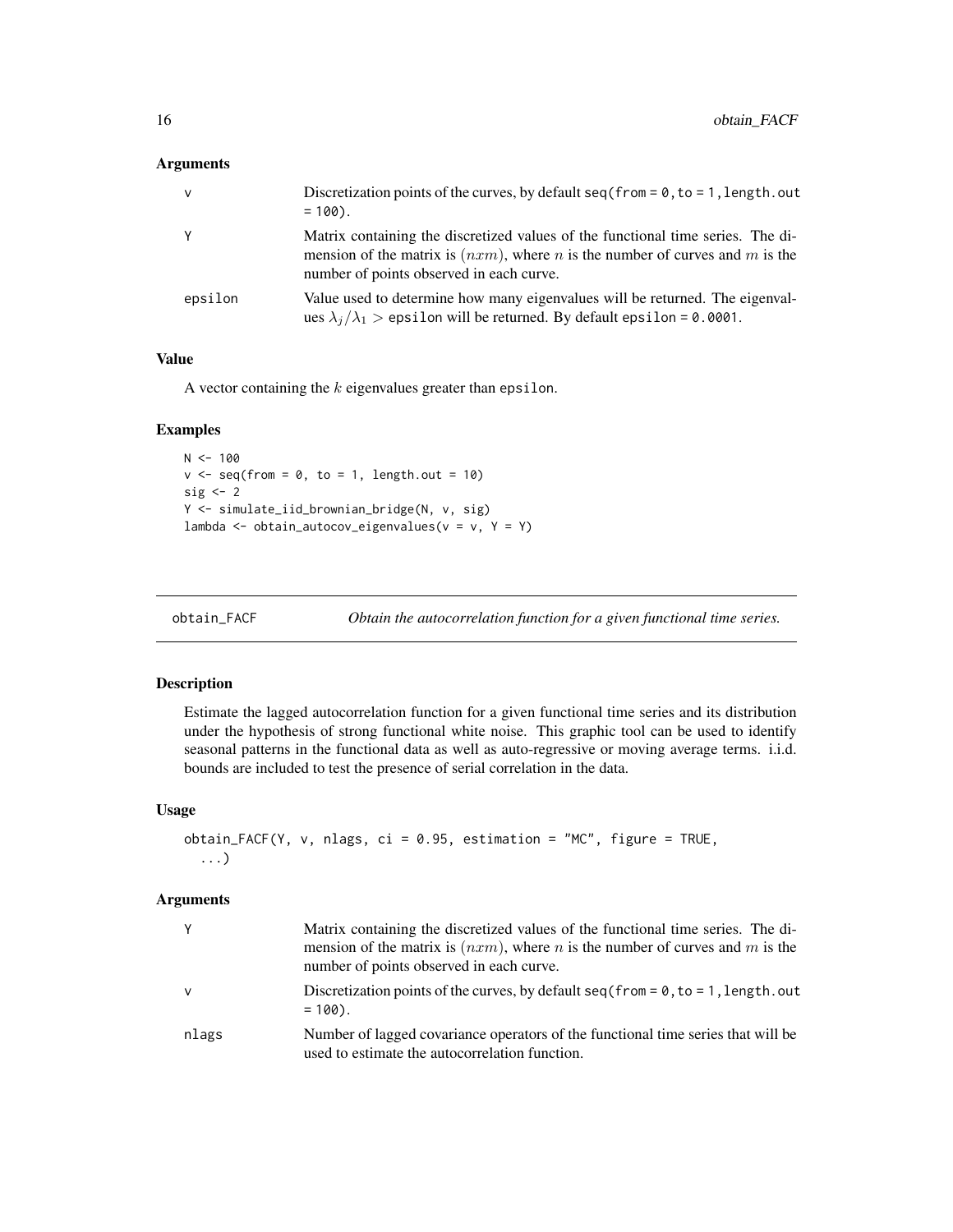| ci         | A value between 0 and 1 that indicates the confidence interval for the i.i.d.<br>bounds of the autocorrelation function. By default $ci = 0.95$ .   |
|------------|-----------------------------------------------------------------------------------------------------------------------------------------------------|
| estimation | Character specifying the method to be used when estimating the distribution<br>under the hypothesis of functional white noise. Accepted values are: |
|            | • "MC": Monte-Carlo estimation.                                                                                                                     |
|            | • "Imhof": Estimation using Imhof's method.                                                                                                         |
|            | By default, estimation $=$ "MC".                                                                                                                    |
| figure     | Logical. If TRUE, plots the estimated autocorrelation function with the specified<br>i.i.d. bound.                                                  |
| .          | Further arguments passed to the plot_FACF function.                                                                                                 |

#### Value

Return a list with:

- Blueline: The upper prediction bound for the i.i.d. distribution.
- rho: Autocorrelation values for each lag of the functional time series.

#### References

Mestre G., Portela J., Rice G., Muñoz San Roque A., Alonso E. (2021). *Functional time series model identification and diagnosis by means of auto- and partial autocorrelation analysis.* Computational Statistics & Data Analysis, 155, 107108. [https://doi.org/10.1016/j.csda.2020.](https://doi.org/10.1016/j.csda.2020.107108) [107108](https://doi.org/10.1016/j.csda.2020.107108)

Mestre, G., Portela, J., Muñoz-San Roque, A., Alonso, E. (2020). *Forecasting hourly supply curves in the Italian Day-Ahead electricity market with a double-seasonal SARMAHX model.* International Journal of Electrical Power & Energy Systems, 121, 106083. [https://doi.org/10.1016/](https://doi.org/10.1016/j.ijepes.2020.106083) [j.ijepes.2020.106083](https://doi.org/10.1016/j.ijepes.2020.106083)

Kokoszka, P., Rice, G., Shang, H.L. (2017). *Inference for the autocovariance of a functional time series under conditional heteroscedasticity* Journal of Multivariate Analysis, 162, 32–50. [https:](https://doi.org/10.1016/j.jmva.2017.08.004) [//doi.org/10.1016/j.jmva.2017.08.004](https://doi.org/10.1016/j.jmva.2017.08.004)

```
# Example 1
N < - 100v \leq -\text{seq}(\text{from} = \emptyset, \text{to} = 1, \text{length.out} = 5)sig \leftarrow 2Y <- simulate_iid_brownian_bridge(N, v, sig)
obtain_FACF(Y,v,20)
```

```
# Example 2
```

```
data(elec_prices)
v \leq -\text{seq}(\text{from} = 1, \text{to} = 24)nlags <- 30
```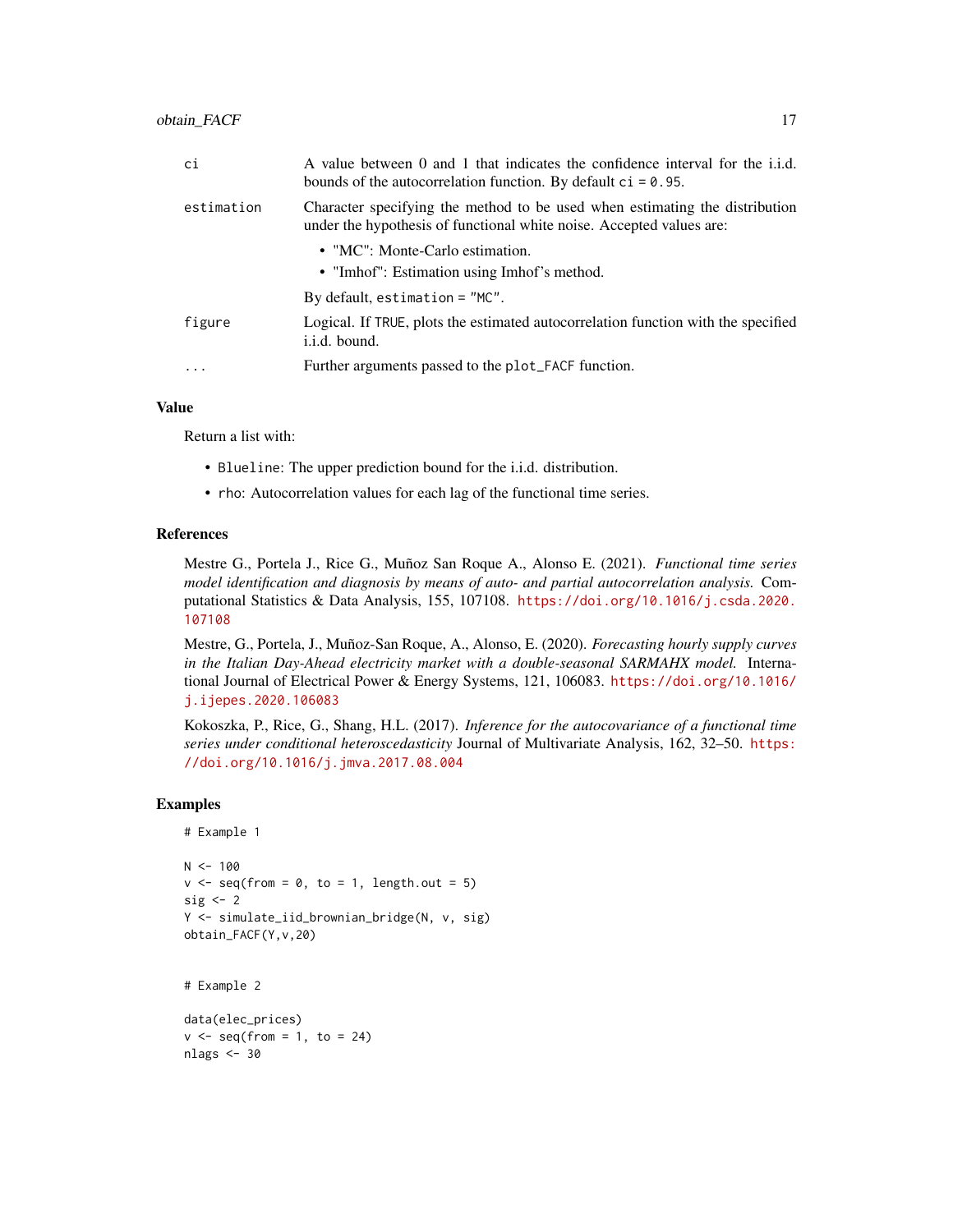```
obtain_FACF(Y = as.matrix(elec_prices),
v = v,
nlags = nlags,
ci = 0.95,figure = TRUE)
```
obtain\_FPACF *Obtain the partial autocorrelation function for a given FTS.*

#### Description

Estimate the partial autocorrelation function for a given functional time series and its distribution under the hypothesis of strong functional white noise.

#### Usage

```
obtain_FPACF(Y, v, nlags, n_harm, ci = 0.95, estimation = "MC",
  figure = TRUE, \ldots)
```
#### Arguments

| Y          | Matrix containing the discretized values of the functional time series. The di-<br>mension of the matrix is $(nxm)$ , where <i>n</i> is the number of curves and <i>m</i> is the<br>number of points observed in each curve. |
|------------|------------------------------------------------------------------------------------------------------------------------------------------------------------------------------------------------------------------------------|
| $\vee$     | Discretization points of the curves.                                                                                                                                                                                         |
| nlags      | Number of lagged covariance operators of the functional time series that will be<br>used to estimate the partial autocorrelation function.                                                                                   |
| n_harm     | Number of principal components that will be used to fit the ARH(p) models.                                                                                                                                                   |
| ci         | A value between 0 and 1 that indicates the confidence interval for the i.i.d.<br>bounds of the partial autocorrelation function. By default $ci = 0.95$ .                                                                    |
| estimation | Character specifying the method to be used when estimating the distribution<br>under the hypothesis of functional white noise. Accepted values are:                                                                          |
|            | • "MC": Monte-Carlo estimation.                                                                                                                                                                                              |
|            | • "Imhof": Estimation using Imhof's method.                                                                                                                                                                                  |
|            | By default, estimation $=$ "MC".                                                                                                                                                                                             |
| figure     | Logical. If TRUE, plots the estimated partial autocorrelation function with the<br>specified <i>i.i.d.</i> bound.                                                                                                            |
|            |                                                                                                                                                                                                                              |

#### Value

Return a list with:

- Blueline: The upper prediction bound for the i.i.d. distribution.
- rho: Partial autocorrelation coefficients for each lag of the functional time series.

<span id="page-17-0"></span>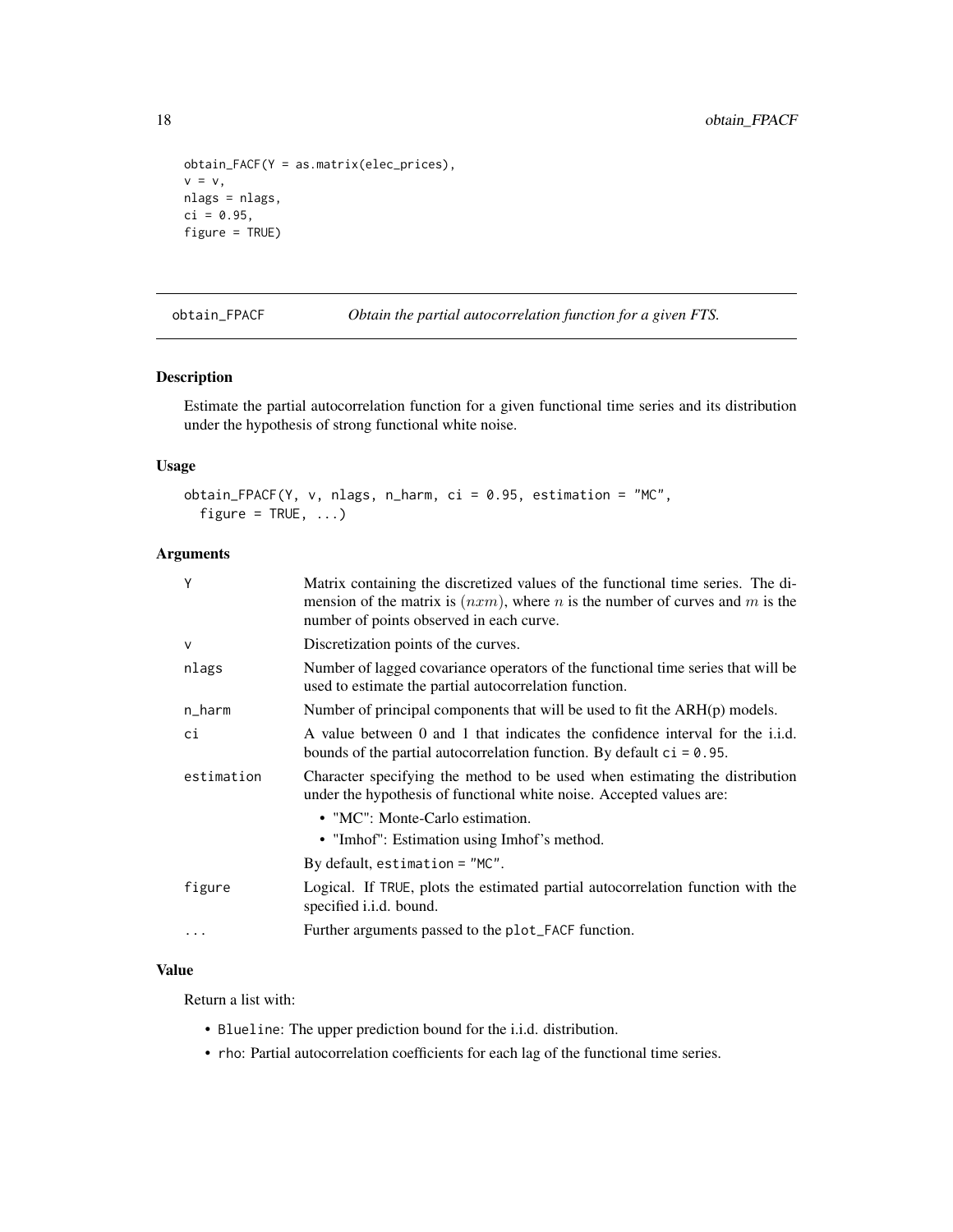#### <span id="page-18-0"></span>References

Mestre G., Portela J., Rice G., Muñoz San Roque A., Alonso E. (2021). *Functional time series model identification and diagnosis by means of auto- and partial autocorrelation analysis.* Computational Statistics & Data Analysis, 155, 107108. [https://doi.org/10.1016/j.csda.2020.](https://doi.org/10.1016/j.csda.2020.107108) [107108](https://doi.org/10.1016/j.csda.2020.107108)

#### Examples

```
# Example 1
N < - 100v \leq -\text{seq}(\text{from} = \emptyset, \text{to} = 1, \text{length.out} = 5)sig \leftarrow 2set.seed(15)
Y <- simulate_iid_brownian_bridge(N, v, sig)
obtain_FPACF(Y, v, 10, n_harm = 2)# Example 2
data(elec_prices)
v \leq - seq(from = 1, to = 24)
nlags <- 30
obtain_FPACF(Y = as.matrix(elec_prices),
v = v,nlags = nlags,
n_{\text{harm}} = 5,
ci = 0.95,figure = TRUE)
```
obtain\_suface\_L2\_norm *Obtain L2 norm of the autocovariance functions*

#### Description

Returns the L2 norm of the lagged autocovariance functions  $\hat{C}_h$ . The L2 norm of these functions is defined as

$$
\sqrt( \int \int \hat{C}_h^2(u,v) du dv )
$$

#### Usage

obtain\_suface\_L2\_norm(v, autocovSurface)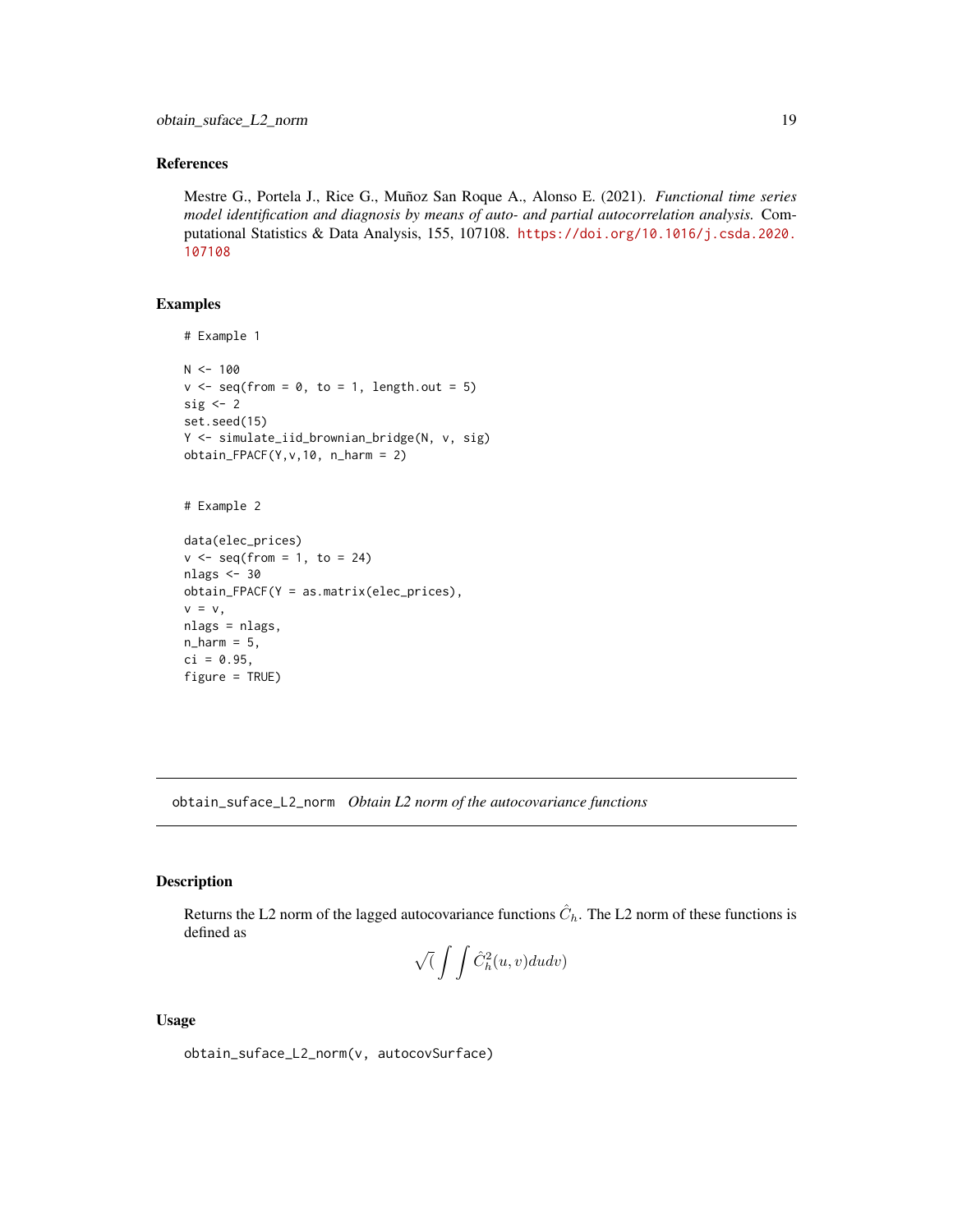#### Arguments

| v | Discretization points of the curves, by default $seq(from = 0, to = 1, length.out$<br>$= 100$ .                                                                                                                                      |
|---|--------------------------------------------------------------------------------------------------------------------------------------------------------------------------------------------------------------------------------------|
|   | autocovSurface An $(mxm)$ matrix with the discretized values of the autocovariance operator<br>$C_0$ , obtained by calling the function obtain_autocovariance. The value m<br>indicates the number of points observed in each curve. |

#### Value

A vector containing the L2 norm of the lagged autocovariance functions autocovSurface.

```
# Example 1
N < - 100v \leq - seq(from = 0, to = 1, length.out = 10)
sig \leftarrow 2Y <- simulate_iid_brownian_bridge(N, v, sig)
nlags <- 1
autocovSurface <- obtain_autocovariance(Y=Y,nlags = nlags)
norms <- obtain_suface_L2_norm(v = v,autocovSurface = autocovSurface)
plot_autocovariance(fun.autocovariance = autocovSurface, lag = 1)title(sub = paste0("Lag ",1," - L2 Norm: ",norms[2]))
# Example 2
N < -400v \leq -\text{seq}(\text{from} = \emptyset, \text{to} = 1, \text{length.out} = 50)sig \leftarrow 2Y <- simulate_iid_brownian_bridge(N, v, sig)
nlags <- 2
autocovSurface <- obtain_autocovariance(Y=Y,nlags = nlags)
norms <- obtain_suface_L2_norm(v = v,autocovSurface = autocovSurface)
opar <- par(no.readonly = TRUE)
par(mfrow = c(1,3))plot_autocovariance(fun.autocovariance = autocovSurface, lag = 0)title(sub = paste0("Lag ",0," - L2 Norm: ",norms[1]))
plot_autocovariance(fun.autocovariance = autocovSurface,lag = 1)
title(sub = paste0("Lag ", 1," - L2 Norm: ", norms[2]))
plot_autocovariance(fun.autocovariance = autocovSurface,lag = 2)
title(sub = paste0("Lag ",2," - L2 Norm: ",norms[3]))
par(opar)
```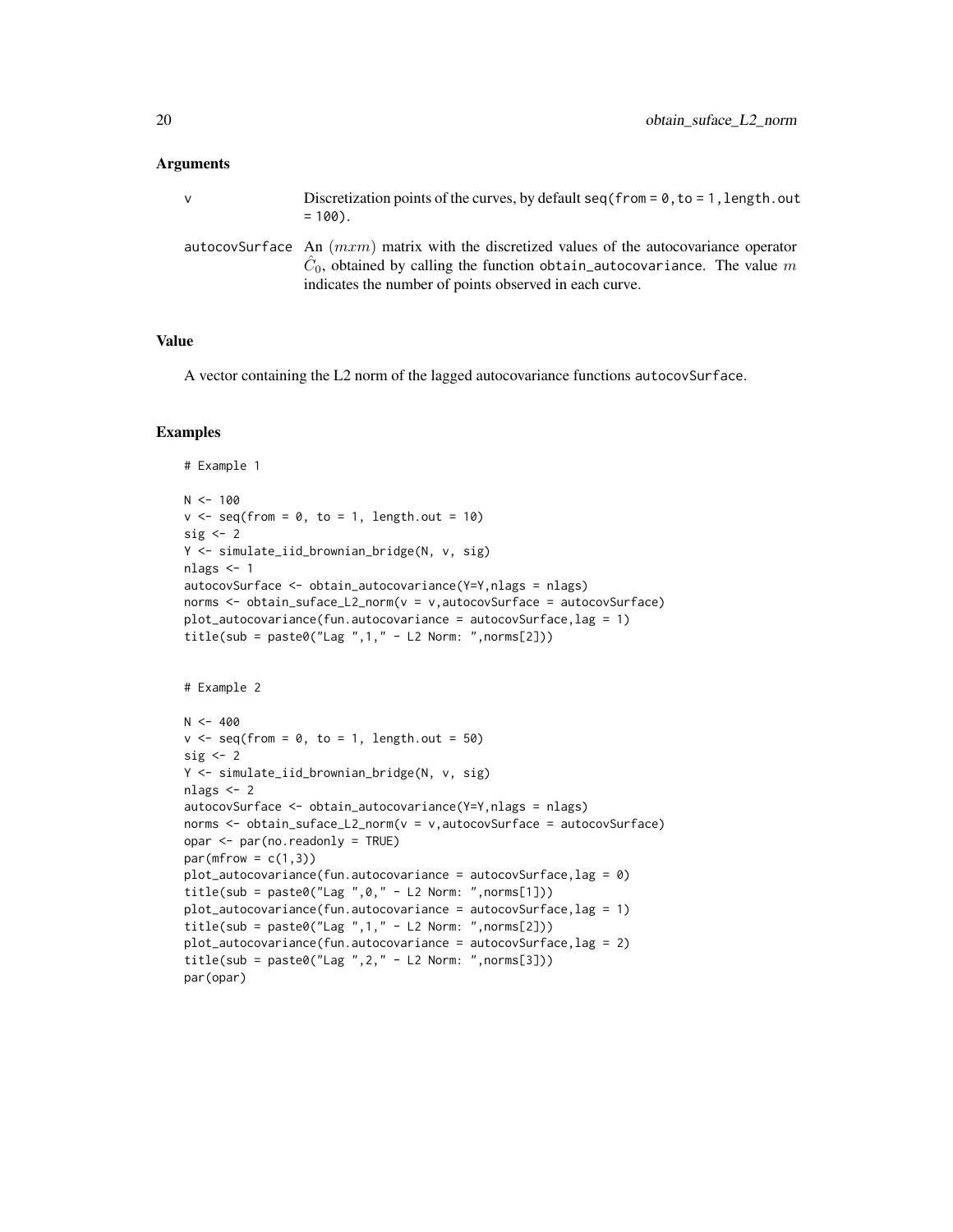<span id="page-20-0"></span>plot\_autocovariance *Generate a 3D plot of the autocovariance surface of a given FTS*

#### Description

Obtain a 3D plot of the autocovariance surfaces of a given functional time series. This visualization is useful to detect any kind of dependency between the discretization points of the series.

#### Usage

```
plot_autocovariance(fun.autocovariance, lag = 0, ...)
```
#### Arguments

fun.autocovariance A list obtained by calling the function obtain\_autocovariance. lag An integer between 0 and nlags, indicating the lagged autocovariance function to be plotted. By default 0. ... Further arguments passed to the persp function.

#### Examples

# Example 1

```
N < - 100v \leq -\text{seq}(\text{from} = \emptyset, \text{to} = 1, \text{length.out} = 10)sig \leftarrow 2bbridge <- simulate_iid_brownian_bridge(N, v, sig)
nlags <- 1
lagged_autocov <- obtain_autocovariance(Y = \text{bbridge}, \text{nlags} = \text{nlags})
plot_autocovariance(lagged_autocov,1)
```

```
# Example 2
```

```
N < -500v \leq -\text{seq}(\text{from} = 0, \text{to} = 1, \text{length.out} = 50)sig \leftarrow 2bbridge <- simulate_iid_brownian_bridge(N, v, sig)
nlags <- 4
lagged_autocov <- obtain_autocovariance(Y = bbridge,nlags = nlags)
opar <- par(no.readonly = TRUE)
par(mfrow = c(1,5))for(k in 0:nlags){
   plot_autocovariance(lagged_autocov,k)
}
par(opar)
```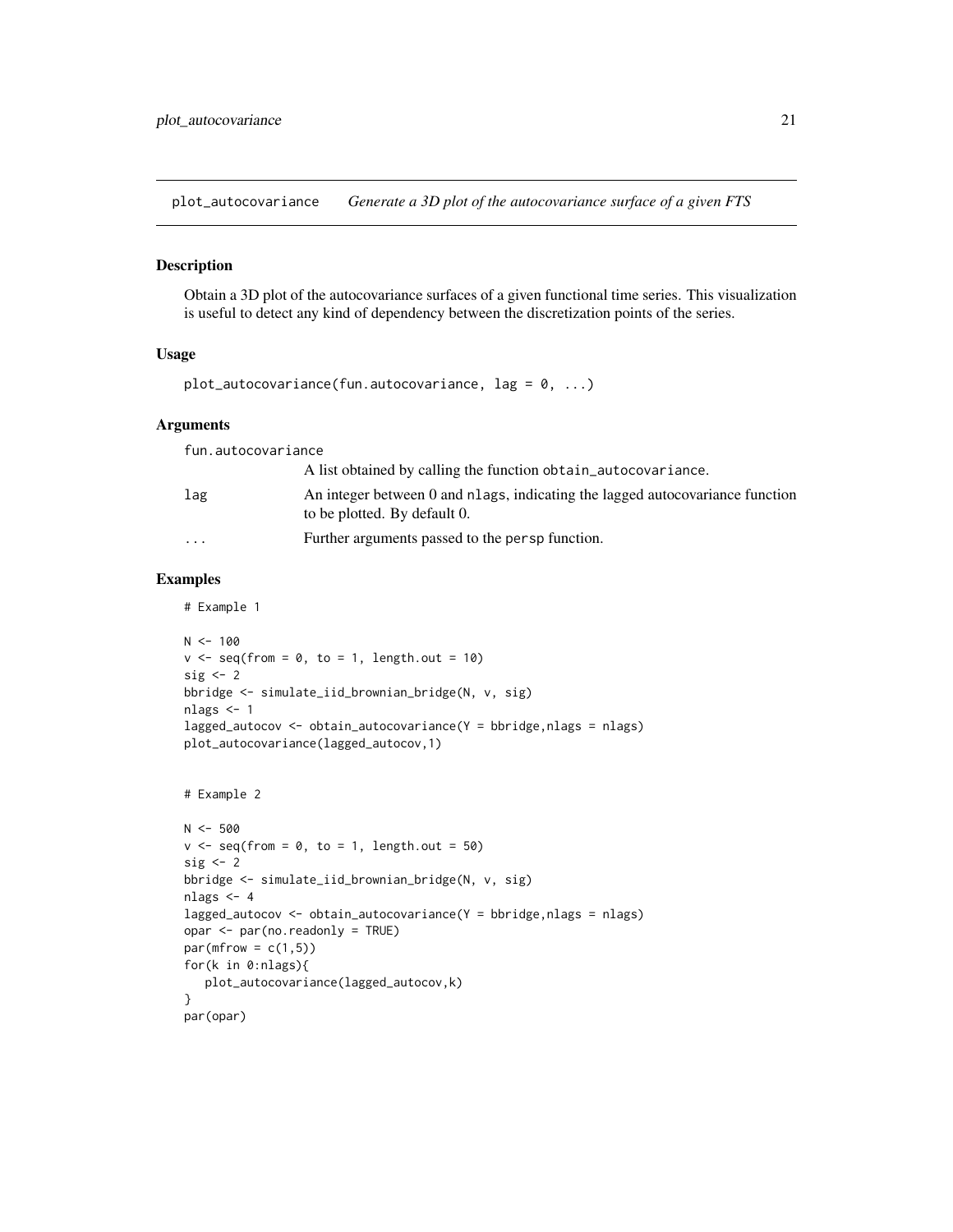#### Description

Plot a visual representation of the autocorrelation function of a given functional time series, including the upper i.i.d. bound.

#### Usage

plot\_FACF(rho, Blueline, ci, ...)

#### Arguments

| rho      | Autocorrelation values for each lag of the functional time series obtained by<br>calling the function obtain FACF.                          |
|----------|---------------------------------------------------------------------------------------------------------------------------------------------|
| Blueline | The upper prediction bound for the <i>i.i.d.</i> distribution obtained by calling the<br>function obtain_FACF.                              |
| ci       | Value between 0 and 1 that was used when calling the function obtain FACF.<br>This value is only used to display information in the figure. |
| $\cdot$  | Further arguments passed to the plot function.                                                                                              |

#### Examples

# Example 1

```
N < - 100v \leq -\text{seq}(\text{from} = 0, \text{to} = 1, \text{length.out} = 10)sig \leftarrow 2bbridge <- simulate_iid_brownian_bridge(N, v, sig)
nlags <- 15
upper_bound <- 0.95
fACF <- obtain_FACF(Y = bbridge, v = v, nlags = nlags, ci=upper_bound, figure = FALSE)
plot_FACF(rho = fACF$rho,Blueline = fACF$Blueline,ci = upper_bound)
```

```
# Example 2
```

```
N < -200v \leq -\text{seq}(\text{from} = 0, \text{to} = 1, \text{length.out} = 30)sig \leftarrow 2bbridge <- simulate_iid_brownian_bridge(N, v, sig)
nlags <- 15
upper_bound <- 0.95
fACF <- obtain_FACF(Y = bbridge, v = v, nlags = nlags, ci=upper_bound, figure = FALSE)
plot_FACF(rho = fACF$rho,Blueline = fACF$Blueline,ci = upper_bound)
```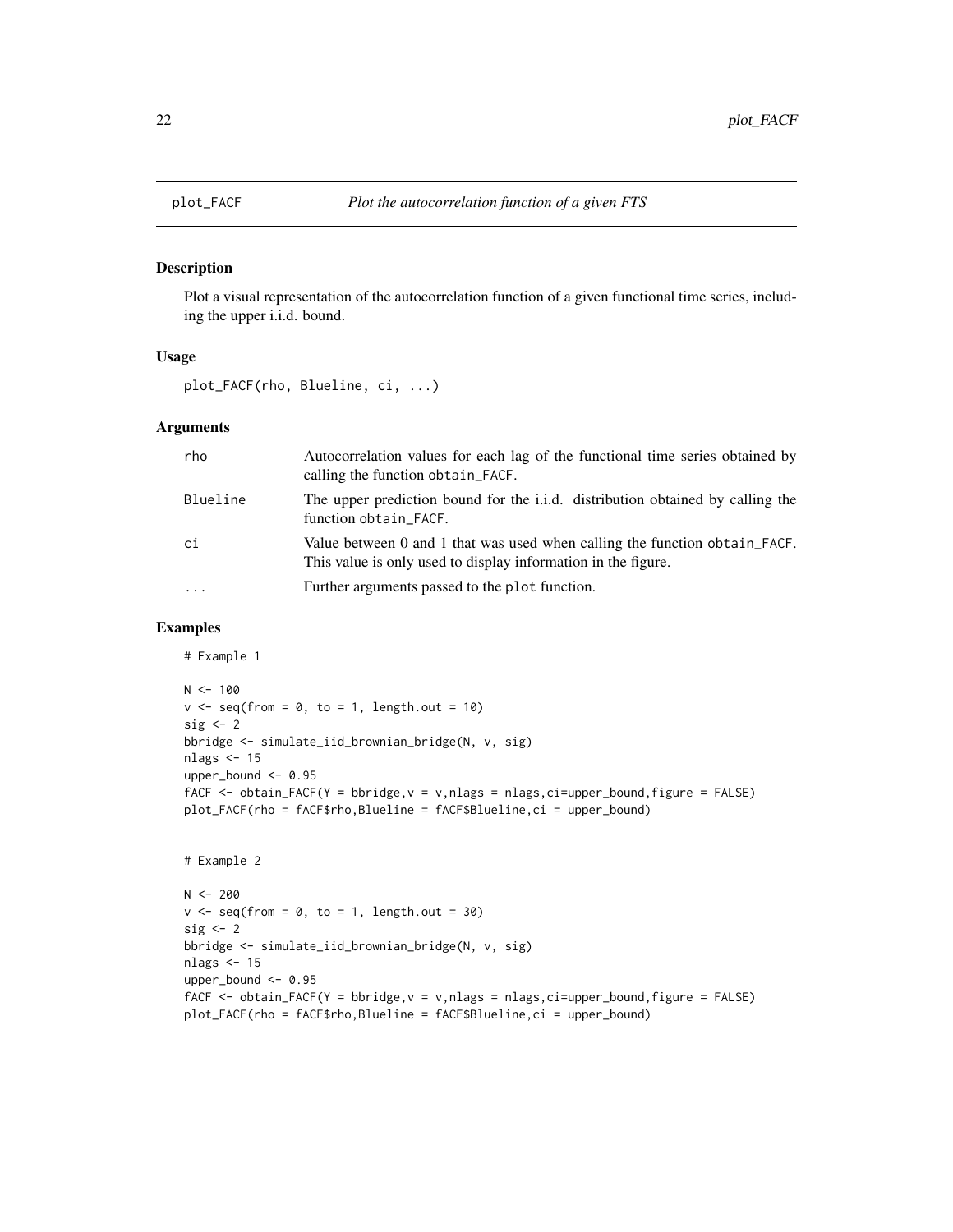<span id="page-22-0"></span>reconstruct\_fd\_from\_PCA

*Obtain the reconstructed curves after PCA*

#### Description

This function reconstructs the functional curves from a score vector using the basis obtained after applying functional PCA. This allows the user to draw estimations from the joint density of the FPCA scores and reconstruct the curves for those new scores.

#### Usage

```
reconstruct_fd_from_PCA(pca_struct, scores, centerfns = T)
```
#### Arguments

| pca_struct | List obtained after calling function pca. fd.                                                                              |
|------------|----------------------------------------------------------------------------------------------------------------------------|
| scores     | Numerical vector that contains the scores of the fPCA decomposition for one<br>functional observation.                     |
| centerfns  | Logical value specifying wheter the FPCA performed used centerfns = T or<br>centerfns = $F$ . By default centerfns = $T$ . |

#### Value

Returns a object of type fd that contains the reconstructed curve.

```
# Example 1
# Simulate fd
nobs <- 200
dv <- 10
basis<-fda::create.bspline.basis(rangeval=c(0,1),nbasis=10)
set.seed(5)
C \le - matrix(rnorm(nobs*dv), ncol = dv, nrow = nobs)
fd_sim <- fda::fd(coef=t(C),basis)
# Perform FPCA
pca_struct <- fda::pca.fd(fd_sim,nharm = 6)
# Reconstruct first curve
fd_rec <- reconstruct_fd_from_PCA(pca_struct = pca_struct, scores = pca_struct$scores[1,])
plot(fd_sim[1])
plot(fd_rec, add = TRUE, col = "red")
legend("topright",
       legend = c("Real Curve", "PCA Reconstructed"),
       col = c("black", "red"),
```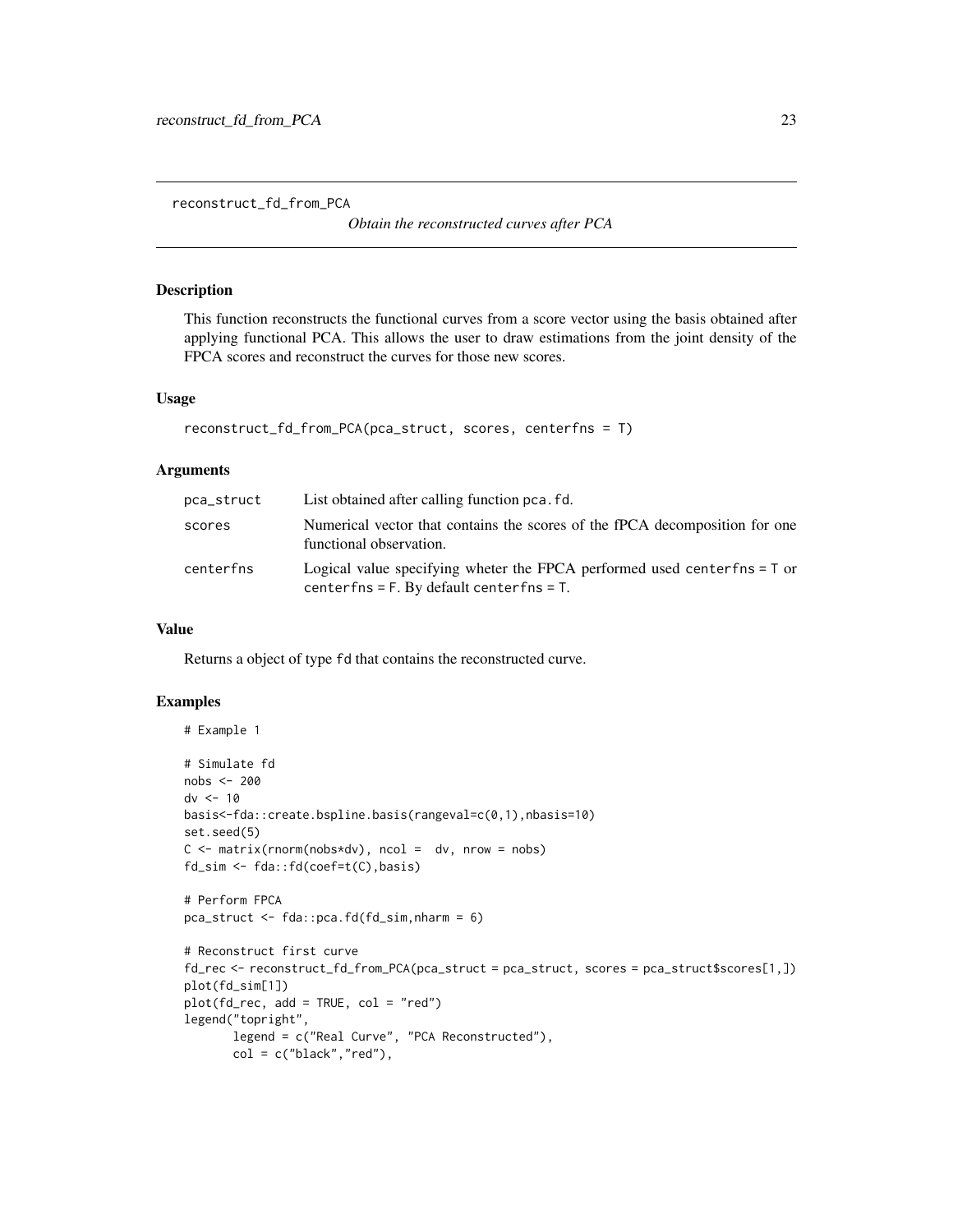```
lty = 1)# Example 2 (Perfect reconstruction)
# Simulate fd
nobs <- 200
dv \le -7basis<-fda::create.bspline.basis(rangeval=c(0,1),nbasis=dv)
set.seed(5)
C \leq - matrix(rnorm(nobs*dv), ncol = dv, nrow = nobs)
fd_sim <- fda::fd(coef=t(C),basis)
# Perform FPCA
pca_struct <- fda::pca.fd(fd_sim,nharm = dv)
# Reconstruct first curve
fd_rec <- reconstruct_fd_from_PCA(pca_struct = pca_struct, scores = pca_struct$scores[1,])
plot(fd_sim[1])
plot(fd_rec, add = TRUE, col = "red")
legend("topright",
       legend = c("Real Curve", "PCA Reconstructed"),
       col = c("black", "red"),lty = 1)
```

```
simulate_iid_brownian_bridge
```

```
Simulate a FTS from a brownian bridge process
```
#### Description

Generate a functional time series from a Brownian Bridge process. If  $W(t)$  is a Wiener process, the Brownian Bridge is defined as  $W(t) - tW(1)$ . Each functional observation is discretized in the points indicated in v. The series obtained is i.i.d. and does not exhibit any kind of serial correlation.

#### Usage

```
simulate_iid_brownian_bridge(N, v = seq(from = 0, to = 1, length.out =100), sig = 1)
```
#### Arguments

| N.       | The number of observations of the simulated data.                                               |
|----------|-------------------------------------------------------------------------------------------------|
| <b>V</b> | Discretization points of the curves, by default $seq(from = 0, to = 1, length.out$<br>$= 100$ . |
| sig      | Standard deviation of the Brownian Motion process, by default 1.                                |

#### Value

Return the simulated functional time series as a matrix.

<span id="page-23-0"></span>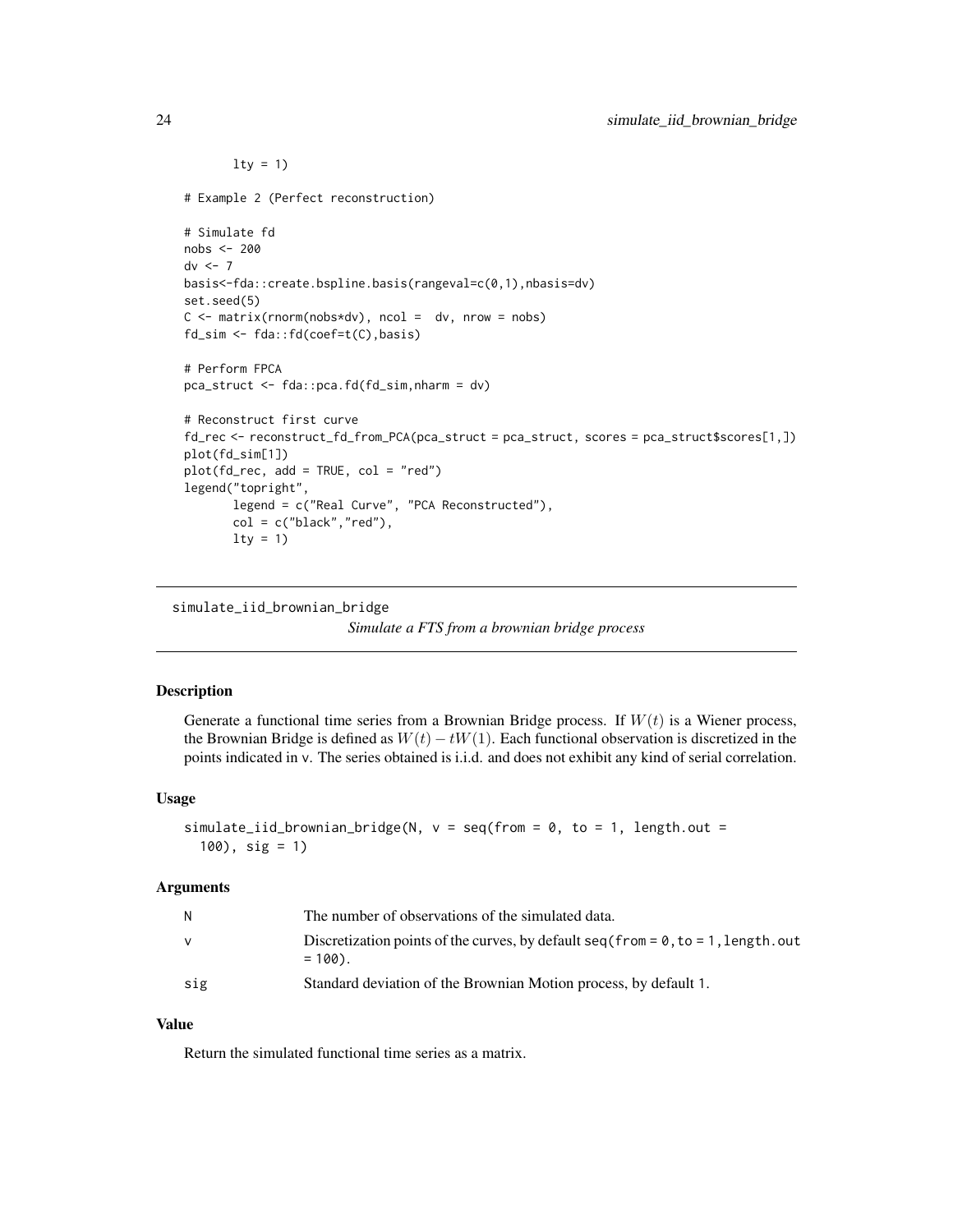#### <span id="page-24-0"></span>Examples

```
N < - 100v \leq - seq(from = 0, to = 1, length.out = 20)
sig \leftarrow 2bbridge <- simulate_iid_brownian_bridge(N, v, sig)
matplot(v,t(bbridge), type = "l", xlab = "v", ylab = "Value")
```
simulate\_iid\_brownian\_motion

*Simulate a FTS from a brownian motion process*

#### Description

Generate a functional time series from a Brownian Motion process. Each functional observation is discretized in the points indicated in v. The series obtained is i.i.d. and does not exhibit any kind of serial correlation

#### Usage

```
simulate_iid_brownian_motion(N, v = \text{seq}(\text{from} = 0, \text{to} = 1, \text{length.out} =100), sig = 1)
```
#### Arguments

| N   | The number of observations of the simulated data.                                               |
|-----|-------------------------------------------------------------------------------------------------|
| v   | Discretization points of the curves, by default $seq(from = 0, to = 1, length.out$<br>$= 100$ . |
| sig | Standard deviation of the Brownian Motion process, by default 1.                                |

#### Value

Return the simulated functional time series as a matrix.

```
N < - 100v \leq -\text{seq}(\text{from} = \emptyset, \text{to} = 1, \text{length.out} = 2\emptyset)sig \leftarrow 2bmotion <- simulate_iid_brownian_motion(N, v, sig)
matplot(v,t(bmotion), type = "l", xlab = "v", ylab = "Value")
```